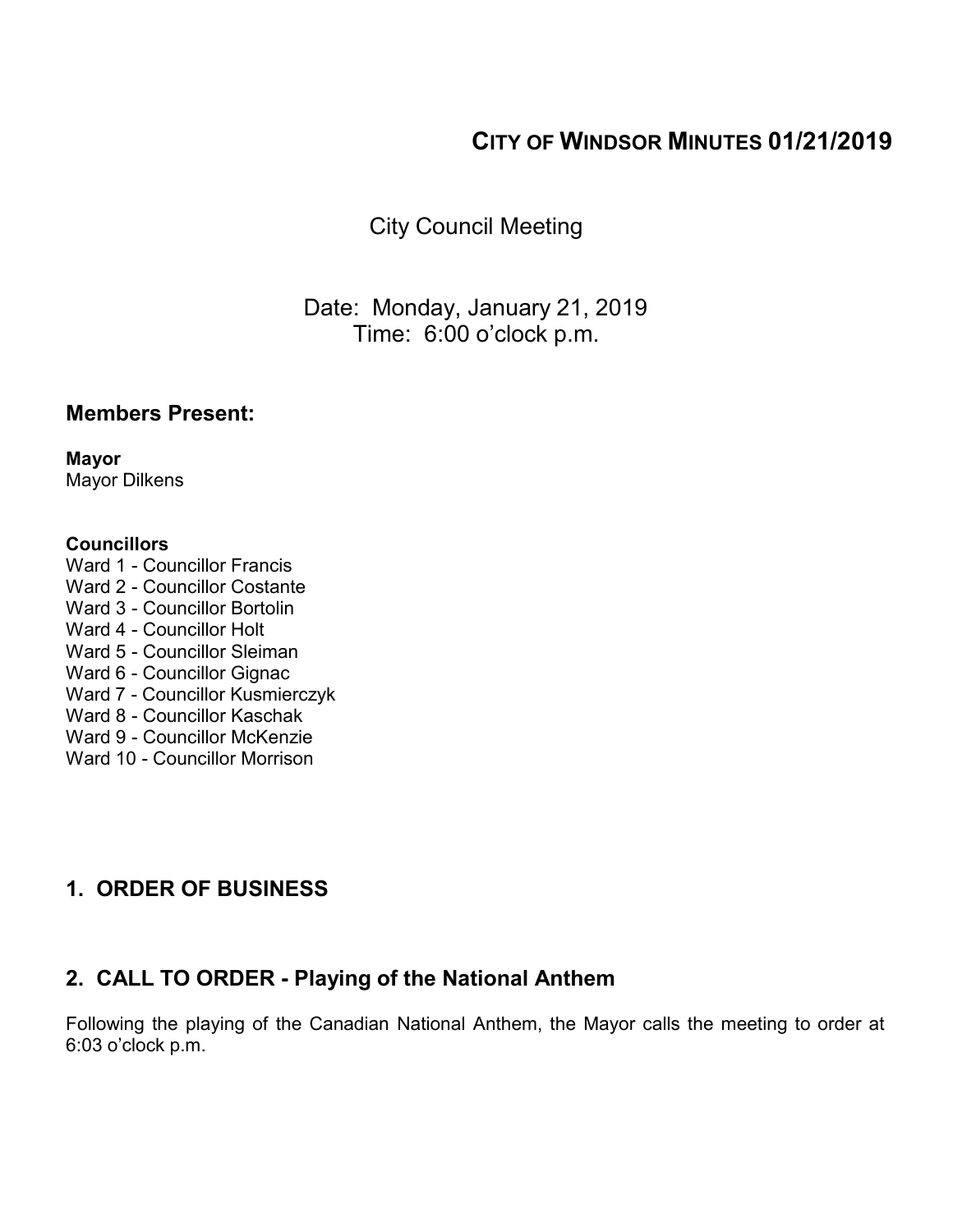### **3. DISCLOSURE OF PECUNIARY INTEREST AND THE GENERAL NATURE THEREOF**

Councillor Francis discloses an interest and abstains from voting on Item 7.1.8. being the communication pertaining to Site Plan Approval for Windsor Family Credit Union, as the subject applicant employs a family member.

### **4. ADOPTION OF THE MINUTES**

### **4.1. Adoption of the Windsor City Council meeting minutes held January 7, 2019**

Moved by: Councillor Francis Seconded by: Councillor Gignac

That the minutes of the meeting of Council held January 7, 2019 **BE ADOPTED** as presented. Carried.

Report Number: SCM 7/2019

### **4.2. Adoption of the 2018-2022 Windsor City Council Orientation Planning and Development Services meeting minutes held January 7, 2019**

Moved by: Councillor Francis Seconded by: Councillor Gignac

That the minutes of the 2018-2022 Windsor City Council Orientation Planning and Development Services meeting held January 7, 2019 **BE ADOPTED** as presented. Carried.

Report Number: SCM 8/2019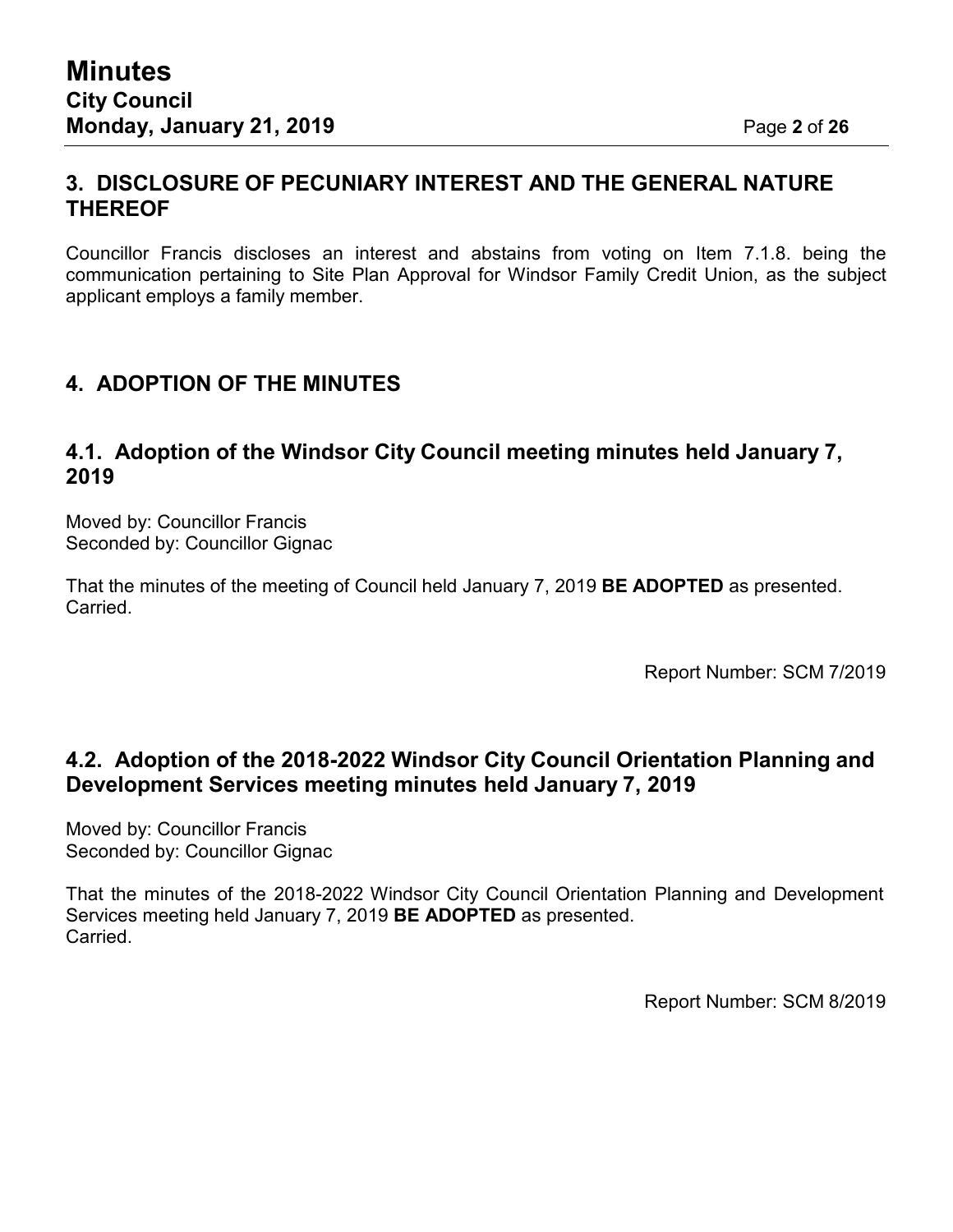### **5. NOTICE OF PROCLAMATIONS**

"Employee Mentoring Month" – January 2019 "Black History Month" – February 2019 "Eating Disorder Awareness Week" – February 1 – 7, 2019

#### **Flag Raising:**

"Black History Month" – February 1, 2019

### **6. COMMITTEE OF THE WHOLE**

Moved by: Councillor Holt Seconded by: Councillor Kaschak

That Council do now rise and move into Committee of the Whole with the Mayor presiding for the purpose of dealing with:

- (a) communication items;
- (b) consent agenda;
- (c) hearing requests for deferrals, referrals and/or withdrawals of any items of business;
- (d) hearing presentations and delegations;
- (e) consideration of business items;
- (f) consideration of Committee reports:
	- (i) **Report of Special In-Camera Meeting or other Committee as may be held prior to Council** (if scheduled); and

(g) consideration of by-law 7-2019 through 19-2019 (inclusive). Carried.

### **7. COMMUNICATIONS INFORMATION PACKAGE**

# **7.1. Correspondence Monday, January 21, 2019**

Moved by: Councillor Kusmierczyk Seconded by: Councillor McKenzie

Decision Number: CR13/2019

That the following Communication Items 7.1.1 through 7.1.9 inclusive as set forth in the Council Agenda **BE REFERRED** as noted: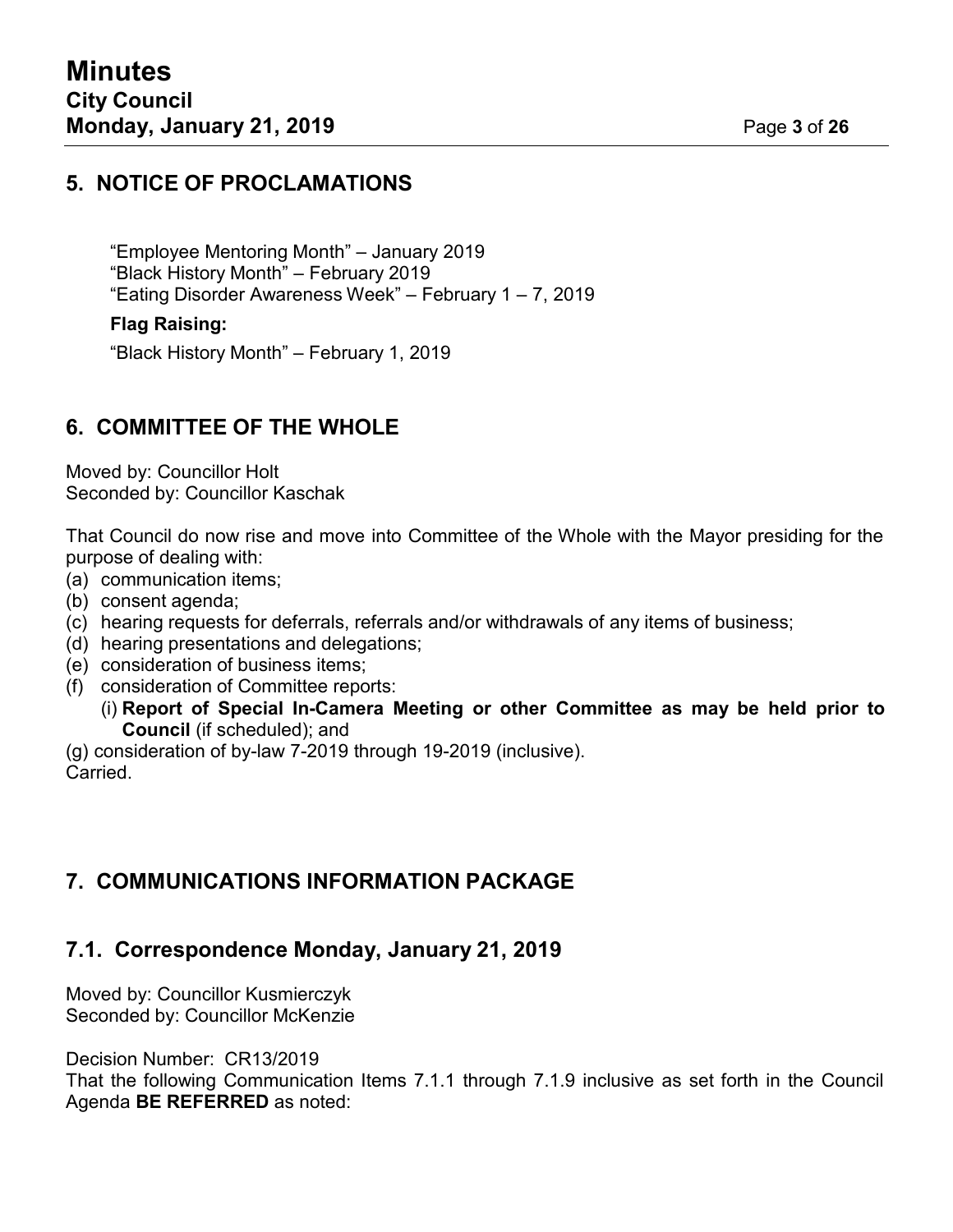# **Minutes City Council Monday, January 21, 2019** Page **4** of **26**

| No.   | Sender                                                                      | Subject                                                                                                                                                                                                                                                                                 |  |
|-------|-----------------------------------------------------------------------------|-----------------------------------------------------------------------------------------------------------------------------------------------------------------------------------------------------------------------------------------------------------------------------------------|--|
| 7.1.1 | Ontario Ministry of<br>the Environment,<br><b>Conservation and</b><br>Parks | Minister's Annual Report on Drinking Water in 2018,<br>showcasing how Ontario is taking action to protect<br>drinking water and water resources.                                                                                                                                        |  |
|       |                                                                             | <b>City Engineer</b><br>Senior Manager Pollution Control /<br>Deputy City Engineer (A)<br>EI/10108<br>Note & File                                                                                                                                                                       |  |
| 7.1.2 | <b>Ontario Energy</b><br><b>Board</b>                                       | The Ontario Energy Board approved the amalgamation of<br>Enbridge Gas Distribution Inc. and Union Gas Limited in<br>August 2018. The companies have amalgamated to form<br>Enbridge Gas Inc. Enbridge Gas Inc. has applies to raise<br>its natural gas rates effective January 1, 2019. |  |
|       |                                                                             | MU2019<br>Note & File                                                                                                                                                                                                                                                                   |  |
| 7.1.3 | City Planner /<br><b>Executive Director</b>                                 | Application for Zoning Amendment, Chris Taylor Auto<br>Sales Limited, Application to amend Zoning By-Law 8600<br>to expand the existing business and allow for<br>redevelopment of the subject size, 4200 Tecumseh Rd.<br>E. & 1986 Rossini Blvd.                                       |  |
|       |                                                                             | ZB/13379<br>Note & File                                                                                                                                                                                                                                                                 |  |
| 7.1.4 | Manager of Urban<br>Design                                                  | Application for Site Plan Approval, Ray Pittao, New<br>Building, 4096 Walker - 0 Division                                                                                                                                                                                               |  |
|       |                                                                             | ZS/13389<br>Note & File                                                                                                                                                                                                                                                                 |  |
| 7.1.5 | Manager of Urban<br>Design                                                  | Application for Site Plan Approval, BASF Canada Inc. c/o<br>Jeff Klevering, New Paint Testing Facility, 845 Wyandotte<br>W.<br>ZS/13388                                                                                                                                                 |  |
|       |                                                                             | Note & File                                                                                                                                                                                                                                                                             |  |
| 7.1.6 | Manager of Urban<br>Design                                                  | Application for Site Plan Approval, 2041924 ONT<br>LIMITED, New Building 9275 Tecumseh Rd. E.<br>ZS/13392<br>Note & File                                                                                                                                                                |  |
| 7.1.7 | Manager of Urban<br>Design                                                  | Application for Site Plan Approval, Windsor Essex<br><b>Community Housing Corporation, New 145 Unit</b><br>Residential Development, 0 & 3100 Meadowbrook<br>ZS/13391<br>Note & File                                                                                                     |  |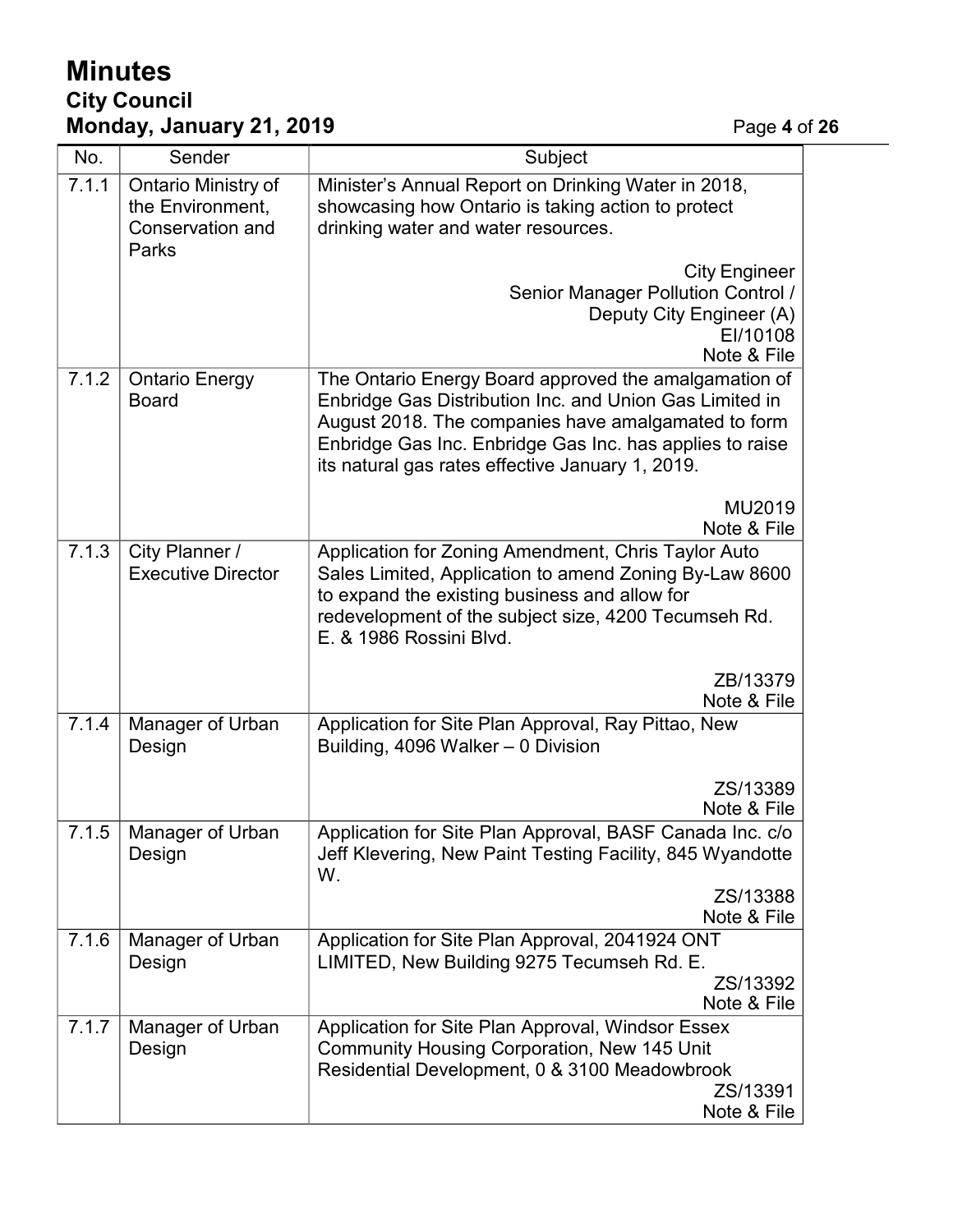# **Minutes City Council Monday, January 21, 2019** Page **5** of **26**

| No.   | Sender                                                                  | Subject                                                                                                                                                                      |
|-------|-------------------------------------------------------------------------|------------------------------------------------------------------------------------------------------------------------------------------------------------------------------|
| 7.1.8 | Manager of Urban<br>Design                                              | Application for Site Plan Approval, Windsor Family Credit<br>Union, Renovation of Existing Office Spaces & Addition,<br>3085 Marentette                                      |
|       |                                                                         | ZS/13390                                                                                                                                                                     |
|       |                                                                         | Note & File                                                                                                                                                                  |
| 7.1.9 | Committee of<br>Adjustment/Consent<br><b>Authority Agenda</b><br>Record | Applications heard by the Committee of<br>Adjustment/Consent Authority, afternoon of Thursday,<br>January 24, 2019, 350 City Hall Square West, Room 204,<br>Windsor, Ontario |
|       |                                                                         | ZC2019<br>Note & File                                                                                                                                                        |

Carried.

Councillor Francis discloses an interest and abstains from voting on Item 7.1.8.

Report Number: CMC 1/2019

### **7.2. Time Spent in Open and In-Camera Council Meetings and Committee Meetings for the period of January 1, 2018 to December 31, 2018**

Moved by: Councillor Kusmierczyk Seconded by: Councillor McKenzie

Decision Number: CR14/2019

That the report of the City Clerk dated December 31, 2018 respecting "Time Spent in Open and In Camera Council meetings and Committee meetings for the period of the January 1, 2018 to December 31, 2018" **BE RECEIVED** for information. Carried.

> Report Number: CM 39/2018 Clerk's File: ACO/9512

### **7.3. Building Division Transitioning to Digital-Only Permits**

Moved by: Councillor Kusmierczyk Seconded by: Councillor McKenzie

Decision Number: CR15/2019

That the update provided by the City Solicitor and Chief Building Official regarding the Building Division transitioning to digital-only permits **BE RECEIVED** for information. Carried.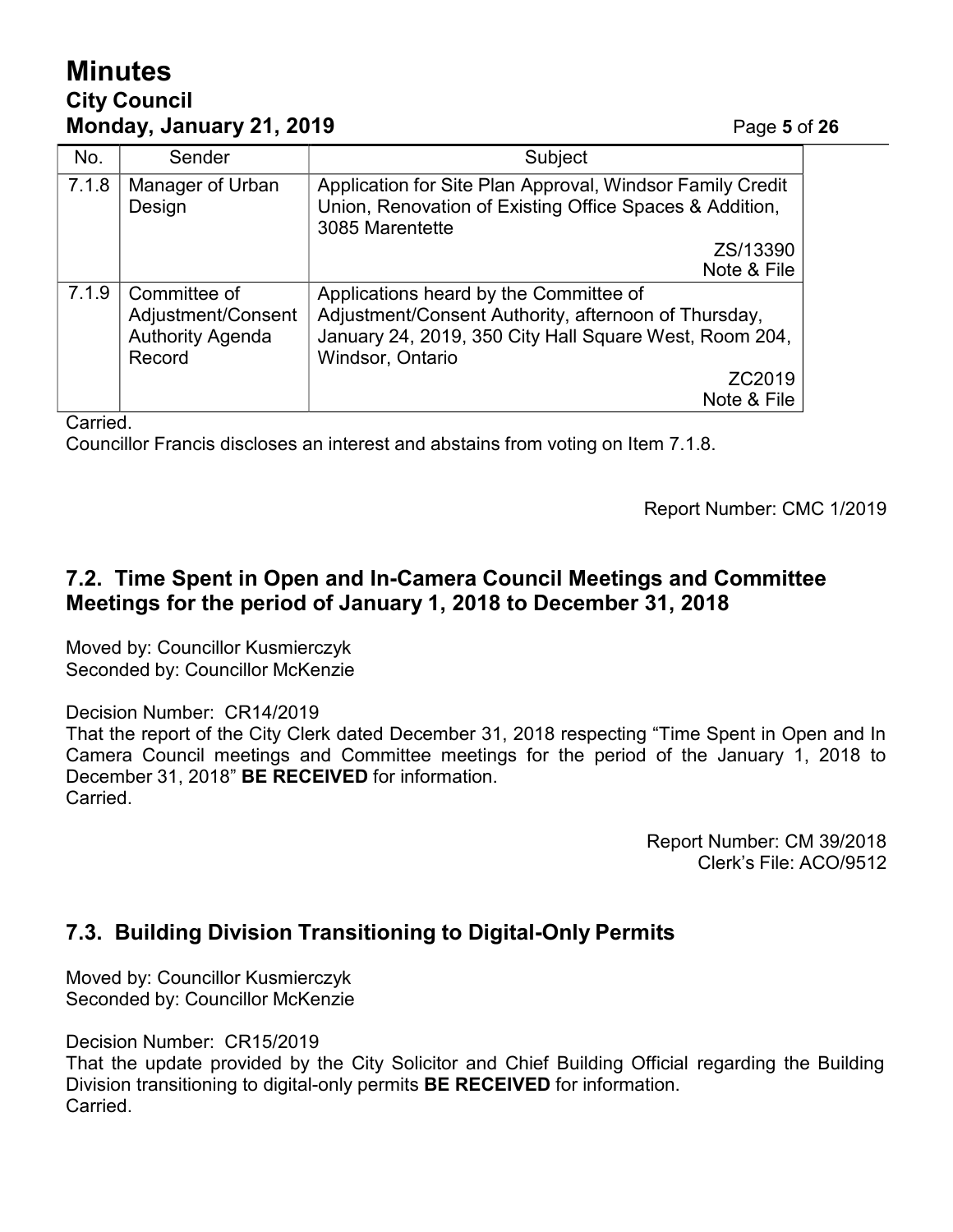**Minutes City Council Monday, January 21, 2019** Page **6** of **26**

Report Number: CM 4/2019 Clerk's File: SB2019

### **7.4. 2018 Financial Statement Audit Planning**

Moved by: Councillor Kusmierczyk Seconded by: Councillor McKenzie

Decision Number: CR16/2019 That City Council **RECEIVE FOR INFORMATION** the 2018 KPMG Audit Planning Report for the year ending December 31, 2018. **Carried** 

> Report Number: C 224/2018 Clerk's File: AF/11247

### **7.5. Windsor Canada Utilities Ltd. 3rd Quarter 2018 Financial Statements - City Wide**

Moved by: Councillor Kusmierczyk Seconded by: Councillor McKenzie

Decision Number: CR17/2019 That City Council RECEIVE for information, the Windsor Canada Utilities Ltd. 3<sup>rd</sup> Quarter 2018 Financial Statements. Carried.

> Report Number: C 3/2019 Clerk's File: AF/11247

### **7.6. Your Quick Gateway (Windsor) Inc. 3rd Quarter 2018 Financial Statements - City Wide**

Moved by: Councillor Kusmierczyk Seconded by: Councillor McKenzie

Decision Number: CR18/2019 That City Council RECEIVE for information, the Your Quick Gateway (Windsor) Inc. 3<sup>rd</sup> Quarter 2018 Financial Statements. Carried.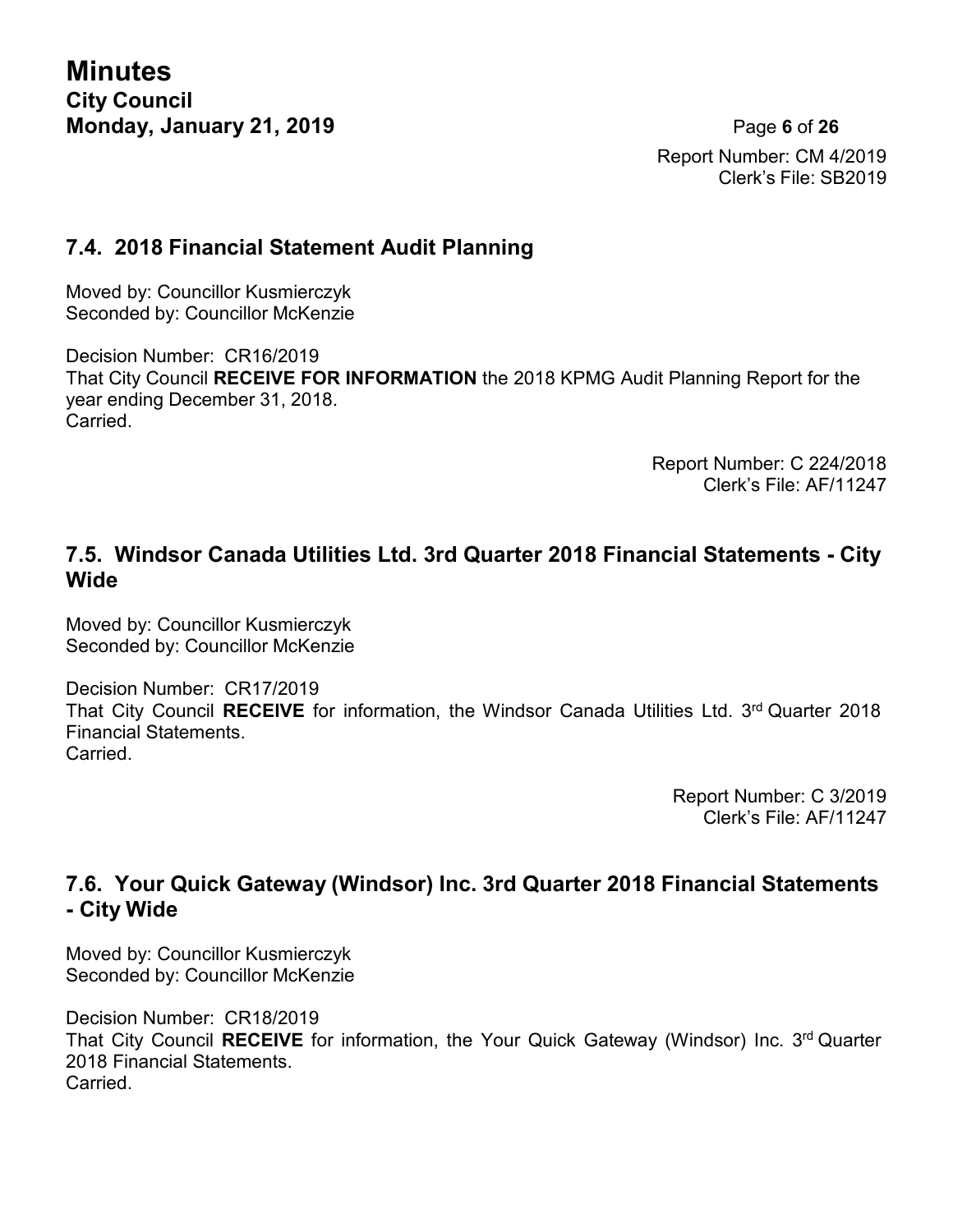**Minutes City Council Monday, January 21, 2019** Page **7** of **26**

Report Number: C 2/2019 Clerk's File: AF/11247

### **8. CONSENT AGENDA**

### **8.3. Extension of Contract for Linen Laundry Services for 2nd One Year Term - Huron Lodge - City Wide**

Moved by: Councillor Morrison Seconded by: Councillor Sleiman

#### Decision Number: CR21/2019

That Council **APPROVE** the extension of an agreement with 509805 Ontario Limited, operating as Brite Linen & Laundry Services, for the purpose of providing linen laundry services, in accordance with their submission in response to RFP #91-14, for a 2<sup>nd</sup> additional one year term; and,

That Council **AUTHORIZE** the CAO and City Clerk to **EXECUTE** an agreement with Brite Linen & Laundry Services, satisfactory in form to the City Solicitor, in financial content to the Chief Financial Officer & City Treasurer and in technical content to the Senior Manager of Facilities. Carried.

> Report Number: S 4/2019 Clerk's File: AH/12954

### **8.4. RFP Number 126-18 - YQG - Automatic Transfer Switchgear - Ward 9**

Moved by: Councillor Morrison Seconded by: Councillor Sleiman

Decision Number: CR22/2019

I. That **APPROVAL BE GIVEN** to enter into an agreement with Poirier Electric Limited to replace the Automatic Transfer Switchgear system at the Windsor International Airport in the amount of \$564,875.00 plus HST and that the Chief Administrative Officer and the City Clerk **BE AUTHORIZED** to sign the agreement with Poirier Electric Limited, satisfactory in form to the City Solicitor, in technical content to the City Engineer and in financial content to the City Treasurer.

Carried.

Report Number: C 221/2018 Clerk's File: APM/13383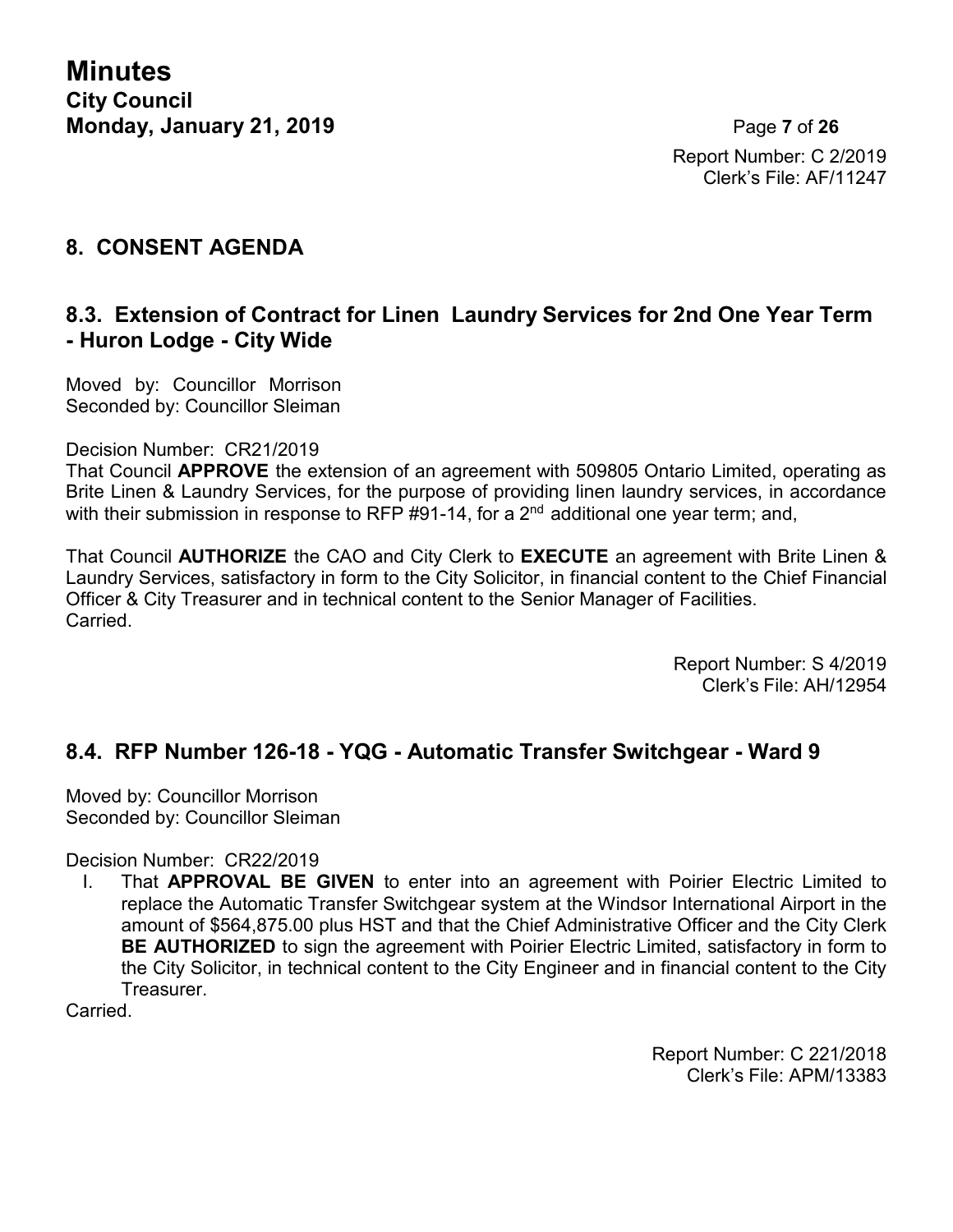# **Minutes**

**City Council Monday, January 21, 2019** Page **8** of **26**

**8.5. Lou Romano Water Reclamation Plant (LRWRP) Site Drainage Pumping Station**

Moved by: Councillor Morrison Seconded by: Councillor Sleiman

Decision Number: CR23/2019 That the following low tender **BE APPROVED**:

| <b>TENDERER:</b>  | <b>SLR Contracting Group Inc.</b><br>6260 Westar Drive<br>Windsor ON N9J0B5 |
|-------------------|-----------------------------------------------------------------------------|
| <b>TENDED NO.</b> | 173_18                                                                      |

**TENDER NO**: 173-18 **TOTAL TENDER PRICE:** \$1,441,900.00

**ACCOUNT CHARGED: 007-5410-9998-02942-7161069**

And,

That the Chief Administrative Officer and City Clerk **BE AUTHORIZED** to sign a contract with the tenderer, satisfactory in form to the City Solicitor, in technical content to the City Engineer, and financial content to the City Treasurer; and,

That an estimated \$1,282,000 budget shortfall in the project **BE FUNDED** as follows:

- i) A pre-commitment of \$1,200,000 in 2019 dollars from the 2019 Capital Budget, in Project ENV-001-08 (Lou Romano Water Reclamation Plant Capital Improvements).
- ii) A transfer of \$82,000 from the Pollution Control Reserve (Fund 208).

Carried.

Report Number: C 1/2019 Clerk's File: SW/13384

### **8.6. Ministry of Labour (MOL) Order issued to the Corporation November 28, 2018**

Moved by: Councillor Morrison Seconded by: Councillor Sleiman

Decision Number: CR24/2019

That City Council **RECEIVE FOR INFORMATION** this report from the Executive Director of Human Resources with respect to an order issued to the Corporation by the Ministry of Labour (MOL) at Lou Romano Water Reclamation Plant (LRWRP) November 28, 2018; and further,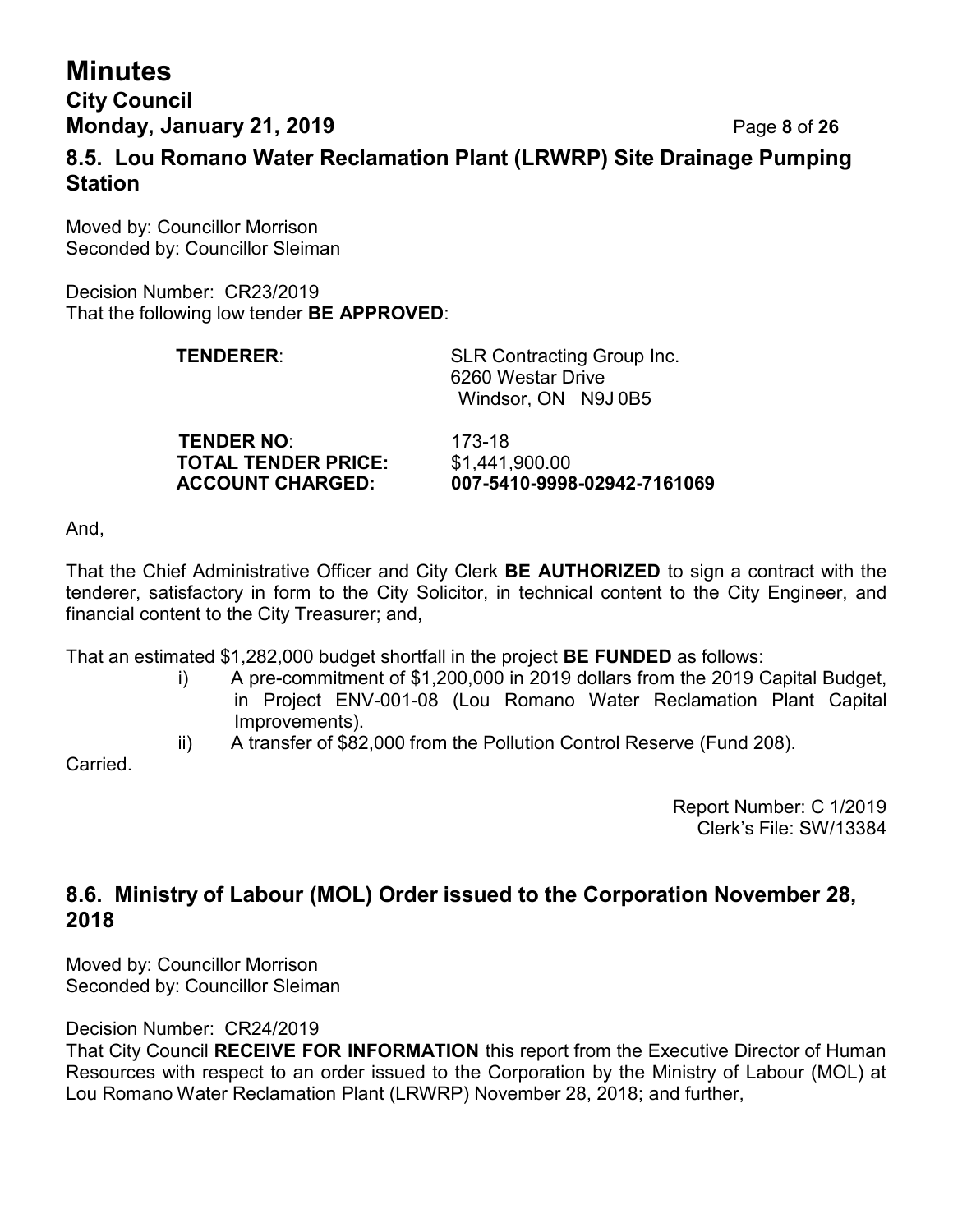# **Minutes City Council Monday, January 21, 2019** Page **9** of **26**

That Council and Administration **BE MADE AWARE** that Pollution Control and the Human Resources Department have taken action to address this contravention and in doing so the Corporation will not be appealing the order received. Carried.

> Report Number: CM 1/2019 Clerk's File: GP2019

### **8.7. Lou Romano Water Reclamation Plant - Diesel Generator & MCC Upgrades**

Moved by: Councillor Morrison Seconded by: Councillor Sleiman

Decision Number: CR25/2019 That the following low tender be **APPROVED**:

| <b>TENDERER:</b>           | <b>RORISON ELECTRIC LIMITED</b><br>825 Foster Ave |  |
|----------------------------|---------------------------------------------------|--|
| <b>TENDER NO:</b>          | Windsor, Ontario N8X 4W3<br>166-18                |  |
| <b>TOTAL TENDER PRICE:</b> | \$3,821,640.00 (excluding HST)                    |  |
| <b>ACCOUNT CHARGED:</b>    | 007-2950-9998-02942-7162006                       |  |

That the Chief Administrative Officer and City Clerk **BE AUTHORIZED** to sign a contract with the tenderer, satisfactory in form to the City Solicitor, in technical content to the City Engineer, and financial content to the City Treasurer; and,

That 2019 funds totalling \$1,810,000 **BE PRE-COMMITTED** from the 2019 Capital Budget, from Project ENV-001-08; and,

That an additional \$118,480.00 plus applicable HST be approved for the firm of Dillon Consulting Ltd. to provide the additional professional services required for the upgrade of Diesel Generator units and power distribution switchboards at the Little River Pollution Control Plant (LRPCP) and Lou Romano Water Reclamation Plant (LRWRP) AND THAT the Chief Administrative Officer and City Clerk **BE AUTHORIZED** to execute an addendum to the contract with Dillon Consulting Ltd., satisfactory in technical content to the City Engineer, in financial content to the City Treasurer, and in form to the City Solicitor, with charges allocated as follows:

- \$56,293, plus applicable HST, to 007-2915-9998-02942-7141039 (LRPCP Diesel #1&2/Dist Switchg)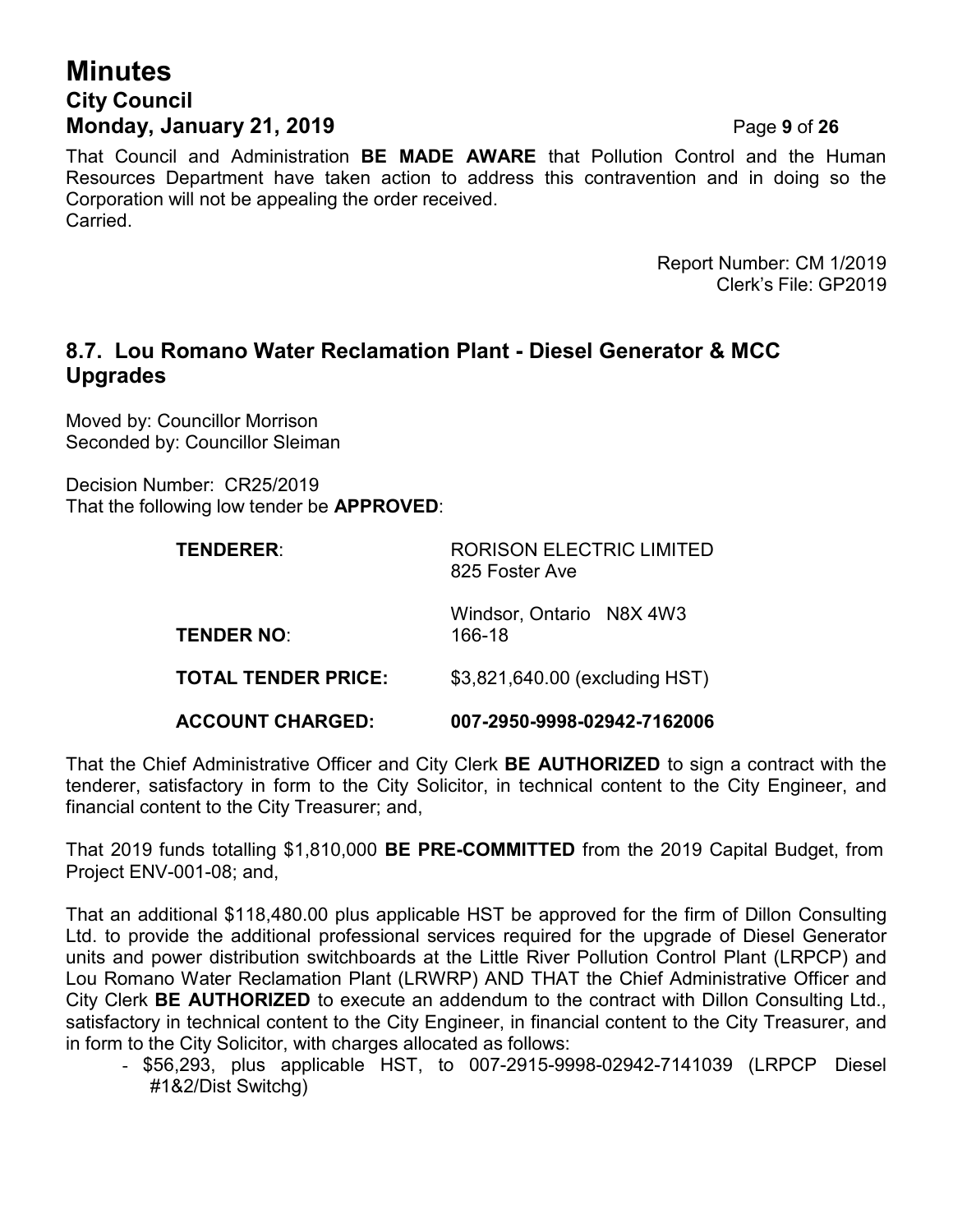# **Minutes City Council Monday, January 21, 2019 Page 10 of 26**

- \$62,187, plus applicable HST, to 007-2915-9998-02942-7162006 (LRWRP Diesel#2Dist Switch Gear)

Carried.

Report Number: C 6/2019 Clerk's File: SW/13385

### **9. REQUEST FOR DEFERRALS, REFERRALS AND/OR WITHDRAWALS**

None requested.

### **10. PRESENTATIONS AND DELEGATIONS (5 Minute maximum per delegate)**

### **8.1. Bike Share - City-Wide**

#### **Brian Patterson, Urban Transportation Specialist – Urban Systems**

Brian Patterson, Urban Transportation Specialist – Urban Systems, appears before Council to provide an update on the "Bike Share Feasibility Study", including the study findings to-date; confirmation of revised scope of work for the remainder of the study; evolution of bike share; benefits of bike share; the Canadian Bike Share landscape; regulation and management of private bike share; electrification and micro-mobility; peer systems research; and concludes by recommending that current market trends and best practices be followed, that a partnership with one/multiple private operators be prepared and pursued, and to act as a regulator by learning from experiences of Canadian municipalities, as well as next steps to be undertaken.

Moved by: Councillor Bortolin Seconded by: Councillor Holt

Decision Number: CR19/2019 That Council **ENDORSE** the revised scope of work for the Bikeshare Feasibility Study; and further,

That Administration **BE REQUESTED** to not narrow the scope down to exclusively private operators but to include traditional, private (whether through RFP or permit) operators in the final report to allow for comparisons and for Council to evaluate pros and cons of each as described. Carried.

> Report Number: C 223/2018 Clerk's File: MB/5331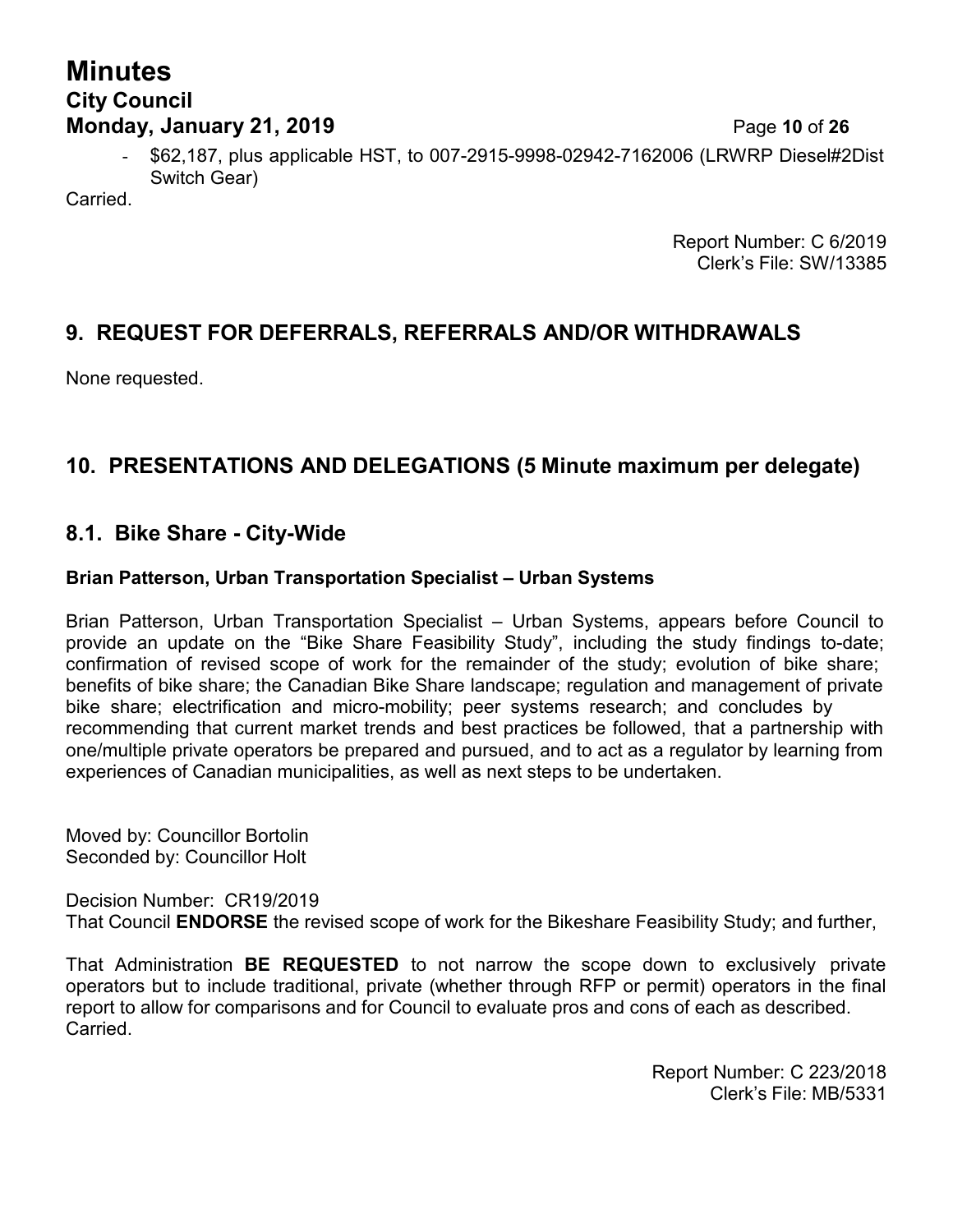### **8.2. Walk Wheel Windsor Update - CITY-WIDE**

#### **Brian Patterson, Urban Transportation Specialist – Urban Systems**

Brian Patterson, Urban Transportation Specialist – Urban Systems, appears before Council to provide an update on "Walk Wheel Windsor", including a summary of what has been done so far in terms of process; the vision and goals; targets; preliminary strategies and actions; and next steps which include: a confirmation of vision, goals and targets; define and finalize networks strategies and actions; and a public engagement phase.

#### **Jessica Bondy, resident of Ward 1**

Jessica Bondy, resident of Ward 1, appears before Council to speak in support of the established vision, goals and targets created and refined with public input as part of the Active Transportation Master Plan, but expresses concern in terms of the lack or urgency based on the timelines outlined, and further suggests that transit services need improvement and concludes by reiterating that rapid and far reaching changes are needed.

#### **Lori Newton, Executive Director – Bike Windsor Essex**

Lori Newton, Executive Director – Bike Windsor Essex, appears before Council to speak in support of the established vision, goals and targets created and refined with public input as part of the Active Transportation Master Plan, but suggests that there are some gaps but is confident that they will be addressed during the next phase in the process, and expresses concern that some of the targets might be too low and that Council should be more aggressive in terms of moving this along.

Moved by: Councillor Bortolin Seconded by: Councillor Sleiman

Decision Number: CR20/2019

1. That Council **ENDORSE** the established vision, goals, and targets created and refined with public input as part of the Active Transportation Master Plan; and,

2. That Council **RECEIVE** the Preliminary Themes, Strategies and Actions for information. Carried.

> Report Number: C 225/2018 Clerk's File: ST2019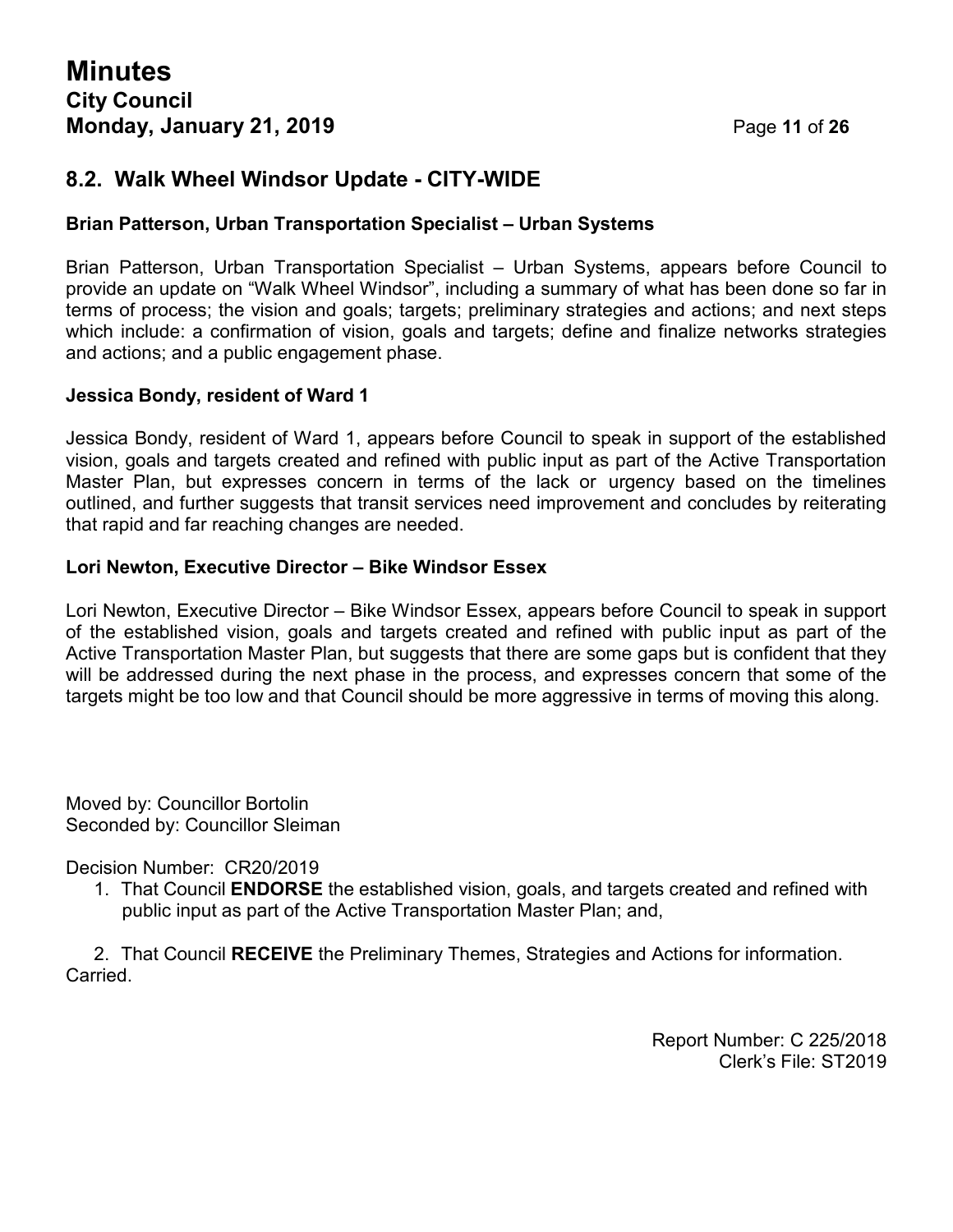# **Minutes City Council Monday, January 21, 2019 Page 12 of 26 11.1. Cannabis retail stores: opt-in or opt-out - City Wide**

# **Leo Lucier, owner of Compassion House**

Leo Lucier, owner of Compassion House, appears before Council to provide comment regarding the debate as to whether or not to opt-in or opt-out of cannabis retails stores, advocating that there are economic benefits to opting-in and that this is a long overdue change with more pros than cons and concludes by stressing that the key is to locate these stores in responsible places.

#### **Samuel and Robert Katzman, owners of Katzman Enterprises**

Samuel and Robert Katzman, owners of Katzman Enterprises, appear before Council to provide comment regarding the debate as to whether or not to opt-in or opt-out of cannabis retails stores, suggesting that there are benefits to opting-in, and that opting-out is risky in that it will further enhance a black market, and conclude by stressing that there needs to be a mechanism to ensure the sale of safe, regulated products for recreational, wellness and medicinal purposes.

#### **Dr. Wajid Ahmed, Acting Medical Officer of Health, and Eric Nadalin, Manager of Chronic Disease and Injury Prevention – Windsor Essex County Health unit**

Dr. Wajid Ahmed, Acting Medical Officer of Health, and Eric Nadalin, Manager of Chronic Disease and Injury Prevention – Windsor Essex County Health unit, appear before Council to provide comment regarding the debate as to whether or not to opt-in or opt-out of cannabis retails stores, providing an overview of the prevalence of cannabis use; health effects; resolutions put forth by the Windsor-Essex Board of Health; the AGCO licensing framework; concerns for municipalities; a summary of evidence from tobacco and alcohol retail; and conclude by reiterating the Health Unit's recommendation to opt-out.

#### **Linda Qin, resident of Ward 1**

Linda Qin, resident of Ward 1, appears before Council to provide comment regarding the debate as to whether or not to opt-in or opt-out of cannabis retails stores, suggesting Council should opt-out as cannabis can result in health, legal and enforcement problems.

#### **Jordan Qu, resident of Ward 7**

Jordan Qu, resident of Ward 7, appears before Council to provide comment regarding the debate as to whether or not to opt-in or opt-out of cannabis retails stores, suggesting Council should optout, otherwise it will lead to a spike in crime and that long-term it will damage Windsor's reputation.

#### **Patsy Copus, resident of Ward 9**

Patsy Copus, resident of Ward 9, appears before Council to provide comment regarding the debate as to whether or not to opt-in or opt-out of cannabis retails stores, suggesting Council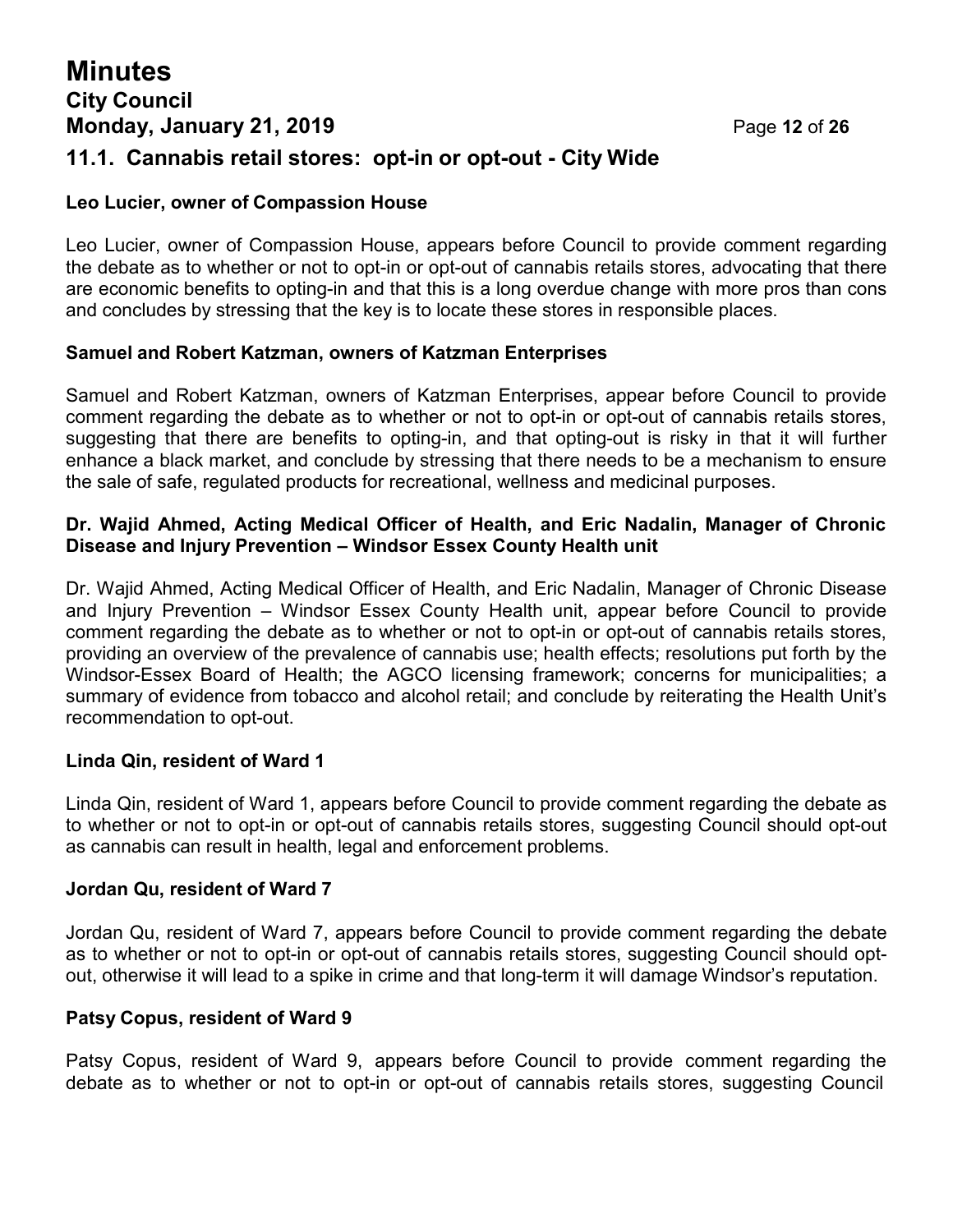# **Minutes City Council Monday, January 21, 2019 Page 13 of 26**

should opt-in as it's now legal and can be used for medicinal purposes and suggests that optingout would benefit the black market.

#### **Huaijin Liu, resident of Ward 10**

Huaijin Liu, resident of Ward 10, appears before Council to provide comment regarding the debate as to whether or not to opt-in or opt-out of cannabis retails stores, suggesting Council should optout as there are concerns about where these stores would be located and could inspire and tempt youth who are at a vulnerable and impressionable age.

#### **Andrew Colautti, resident of Ward 6**

Andrew Colautti, resident of Ward 6, appears before Council to provide comment regarding the debate as to whether or not to opt-in or opt-out of cannabis retails stores, suggesting Council optin, as Canada's legal framework for cannabis legalization is unique, particularly when contrasted with the legal framework in Colorado, and as such, there is no reason to believe that opting out of private cannabis retail will insulate Windsor from the serious social and health impacts of cannabis legalization.

#### **Petar Bratic, local high school student**

Petar Bratic, local high school student, appears before Council to provide comment regarding the debate as to whether or not to opt-in or opt-out of cannabis retails stores, suggesting Council should opt-out as any locations near schools would be concerning and states that schools have enough challenges dealing with e-cigarette use, and concludes by requesting Council take a cautious approach to this possibility.

#### **Diana Gao and Gerry Tong, residents of Ward 1**

Diana Gao and Gerry Tong, residents of Ward 1, appear before Council to provide comment regarding the debate as to whether or not to opt-in or opt-out of cannabis retails stores, suggesting Council should opt-out as cannabis has harmful health effects.

#### **Hua Huang, resident of Town of Lasalle**

Hua Huang, resident of Town of Lasalle, appears before Council to provide comment regarding the debate as to whether or not to opt-in or opt-out of cannabis retails stores, suggesting Council should opt-out as allowing it would lead to concerns over drug-impaired driving.

#### **Tina Vergel De Dios, resident of Ward 10**

Tina Vergel De Dios, resident of Ward 10, appears before Council to provide comment regarding the debate as to whether or not to opt-in or opt-out of cannabis retails stores, suggesting that Council has a moral obligation to opt-out as there are safety concerns and it should be concerning that only Canada and Uruguay have legalized cannabis.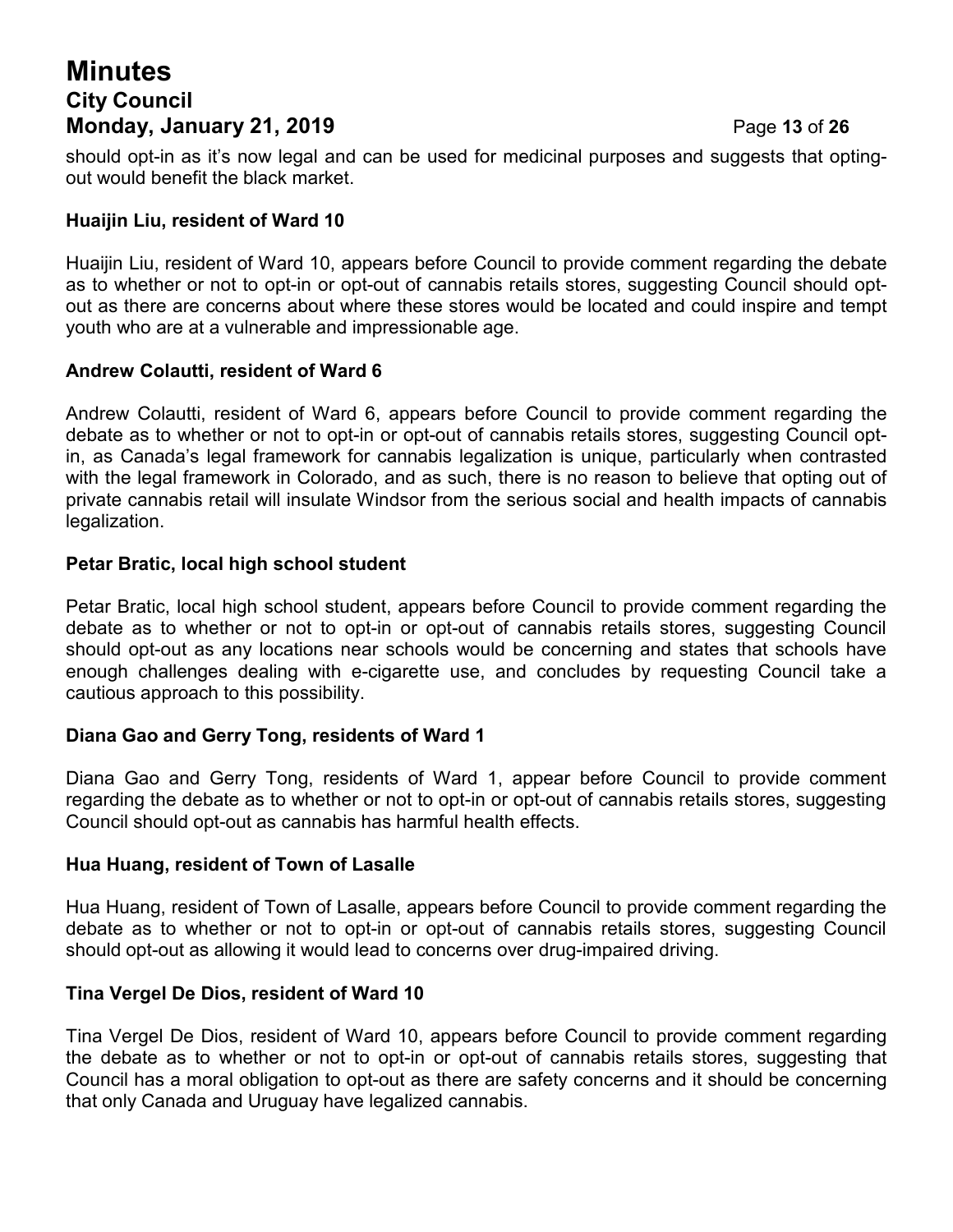# **Minutes City Council Monday, January 21, 2019 Page 14 of 26**

#### **Guang-Chong Zhu, resident of Ward 1**

Guang-Chong Zhu, resident of Ward 1, appears before Council to provide comment regarding the debate as to whether or not to opt-in or opt-out of cannabis retails stores, suggesting Council should opt-out as allowing it would lead to an increase in crime and drug impaired driving.

#### **Zhenzhong Ma, resident of Ward 10**

Zhenzhong Ma, resident of Ward 10, appears before Council to provide comment regarding the debate as to whether or not to opt-in or opt-out of cannabis retails stores, suggesting Council should opt-out as allowing it could increase crime including organized crime.

#### **Tze-Kang Niu, resident of Ward 6**

Tze-Kang Niu, resident of Ward 6, appears before Council to provide comment regarding the debate as to whether or not to opt-in or opt-out of cannabis retails stores, suggesting Council should opt-out as allowing it could lead to abuses by youth, similar to the abuses involving ecigarettes.

Mayor Dilkens leaves the meeting at 8:43 o'clock p.m. and Councillor Francis assumes the Chair.

Mayor Dilkens returns to the meeting at 8:45 o'clock p.m. and Councillor Francis returns to his seat at the Council table.

#### **Antonia Laberi, resident of Ward 10**

Antonia Laberi, resident of Ward 10, appears before Council to provide comment regarding the debate as to whether or not to opt-in or opt-out of cannabis retails stores, suggesting Council should opt-out as allowing it could lead to long-term negative effects, especially amongst the younger demographic.

#### **Perry Zhang, resident of Ward 10**

Perry Zhang, resident of Ward 10, appears before Council to provide comment regarding the debate as to whether or not to opt-in or opt-out of cannabis retails stores, suggesting Council should opt-out as allowing it would create concerns in terms of location as no one would want to live near such a store and could negatively impact the housing market.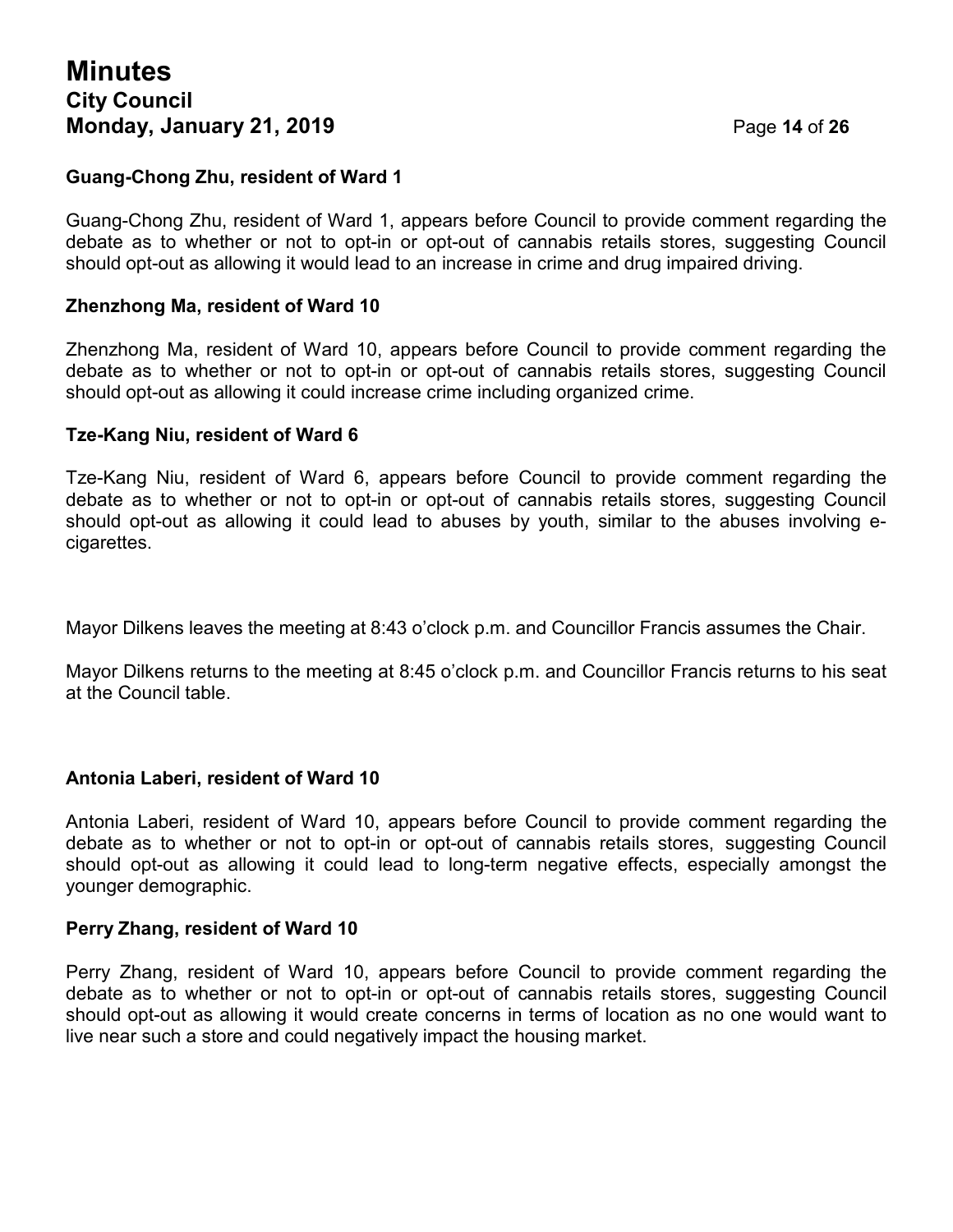# **Minutes City Council Monday, January 21, 2019 Page 15 of 26 Sufang Zhang, resident of Ward 10**

Sufang Zhang, resident of Ward 10, appears before Council to provide comment regarding the debate as to whether or not to opt-in or opt-out of cannabis retails stores, suggesting Council should opt-out as allowing it will lead to an increase in crime and drug abuse.

#### **Al Frederick, Chief of Police and Brad Hill, Deputy Chief of Police – Windsor Police Service**

Al Frederick, Chief of Police and Brad Hill, Deputy Chief of Police – Windsor Police Service, appear before Council and are available for questions regarding the debate as to whether or not to opt-in or opt-out of cannabis retails stores.

Mayor Dilkens leaves the meeting at 9:27 o'clock p.m. and Councillor Francis assumes the Chair.

Mayor Dilkens returns to the meeting at 9:31 o'clock p.m. and Councillor Francis returns to his seat at the Council table.

Moved by: Councillor Kaschak Seconded by: Councillor Holt

Decision Number: CR12/2019

That in accordance with Section 3.5 of the Procedure By-law, the time of the meeting **BE EXTENDED** beyond 11:00 o'clock p.m. to permit the continuation of the agenda.

Carried unanimously at 10:59 o'clock p.m.

Moved by: Councillor Sleiman Seconded by: Councillor Kusmierczyk

- I. That Council resolves that The Corporation of the City of Windsor SHALL PROHIBIT cannabis retail stores from being located in the municipality; and,
- II. That Council DIRECT the City Clerk to provide written notice of the resolution to the Registrar of the Alcohol and Gaming Commission of Ontario no later than January 22, 2019; and,
- III. That Administration BE DIRECTED to report back on the impacts of cannabis retail stores in opted-in municipalities in the first quarter of 2020.

The motion is put and is lost.

At the request of Councillor Gignac, a recorded vote is taken.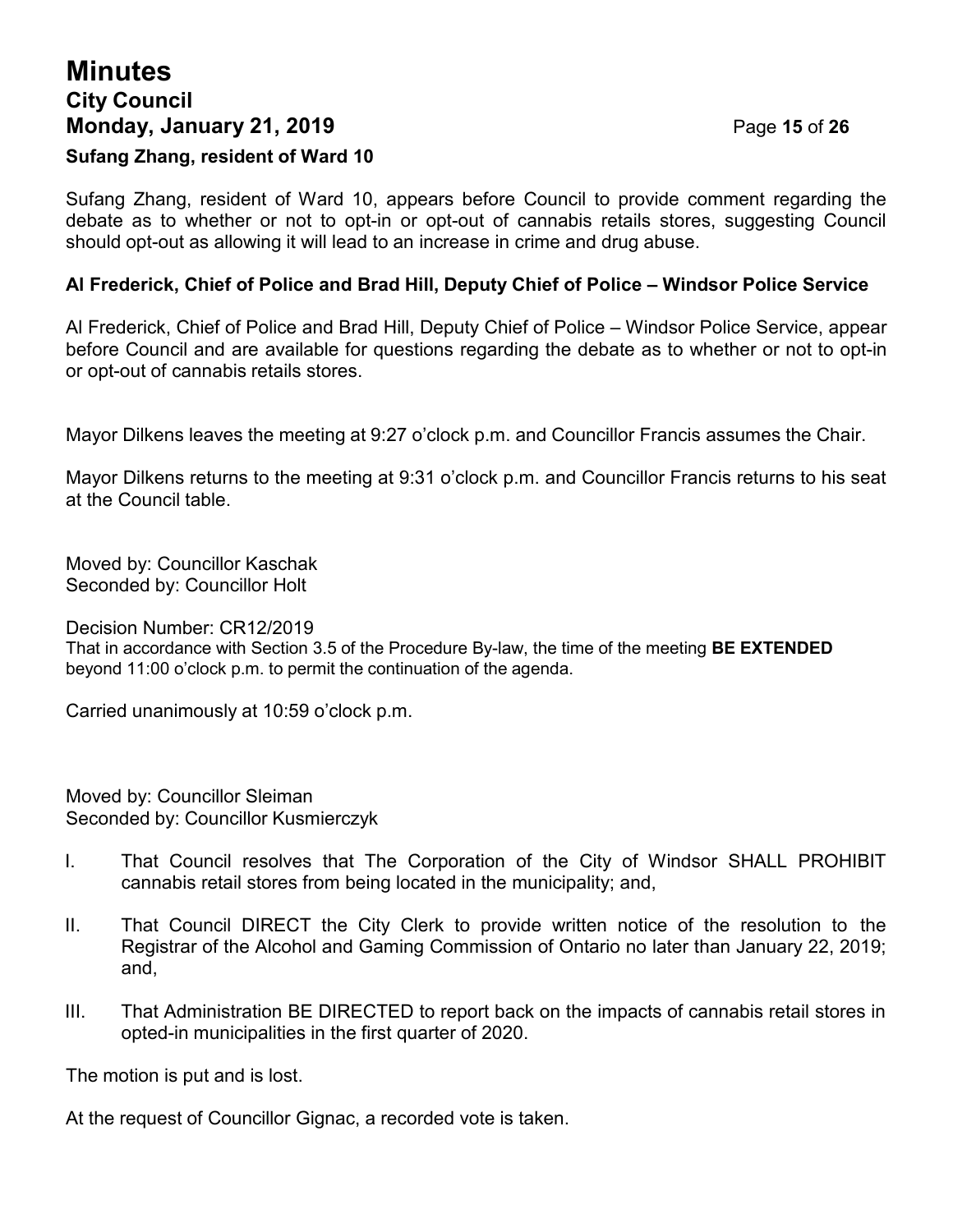Aye votes: Councillors Sleiman, Kusmierczyk and Mayor Dilkens. Nay votes: Councillors Costante, Gignac, Morrison, McKenzie, Holt, Francis, Kaschak and Bortolin. Absent: None. Abstain: None.

Moved by: Councillor Bortolin Seconded by: Councillor Francis

Decision Number: CR9/2019

- I. That Council resolves that The Corporation of the City of Windsor **SHALL ALLOW** cannabis retail stores to be located in the municipality; and,
- II. That Council **ADOPTS** the Policy Statement contained at Appendix "F" as a statement of the City's guiding principles with respect to the location of any cannabis store in the municipality, for the purposes of provision of comment to AGCO in respect of any proposed location; and,
- III. That Authority **BE DELEGATED** to the City Planner and Executive Director of Development Services to provide comments to the AGCO in respect of any application for a retail cannabis licence after engaging all necessary technical resources to review the application, and in accordance with the Policy Statement; and,
- IV. That any responses provided to AGCO in respect of any application for a retail cannabis license **BE POSTED** to the City's website in the interests of openness and transparency; and,
- V. That Administration **BE DIRECTED** to report on the financial impacts of cannabis retail in the 2020 budget process; and further,
- VI. That the City of Windsor **OPPOSE** the establishment of cannabis retail stores within 150 metres of an addiction treatment centre (amending bullet point 1.iii in the Draft Municipal Policy Statement).

Carried.

At the request of Councillor Francis, a recorded vote is taken.

Aye votes: Councillors Costante, Gignac, Morrison, McKenzie, Holt, Francis, Kaschak and Bortolin. Nay votes: Councillors Kusmierczyk, Sleiman and Mayor Dilkens. Absent: None. Abstain: None.

> Report Number: C 7/2019 Clerk's File: GP/13047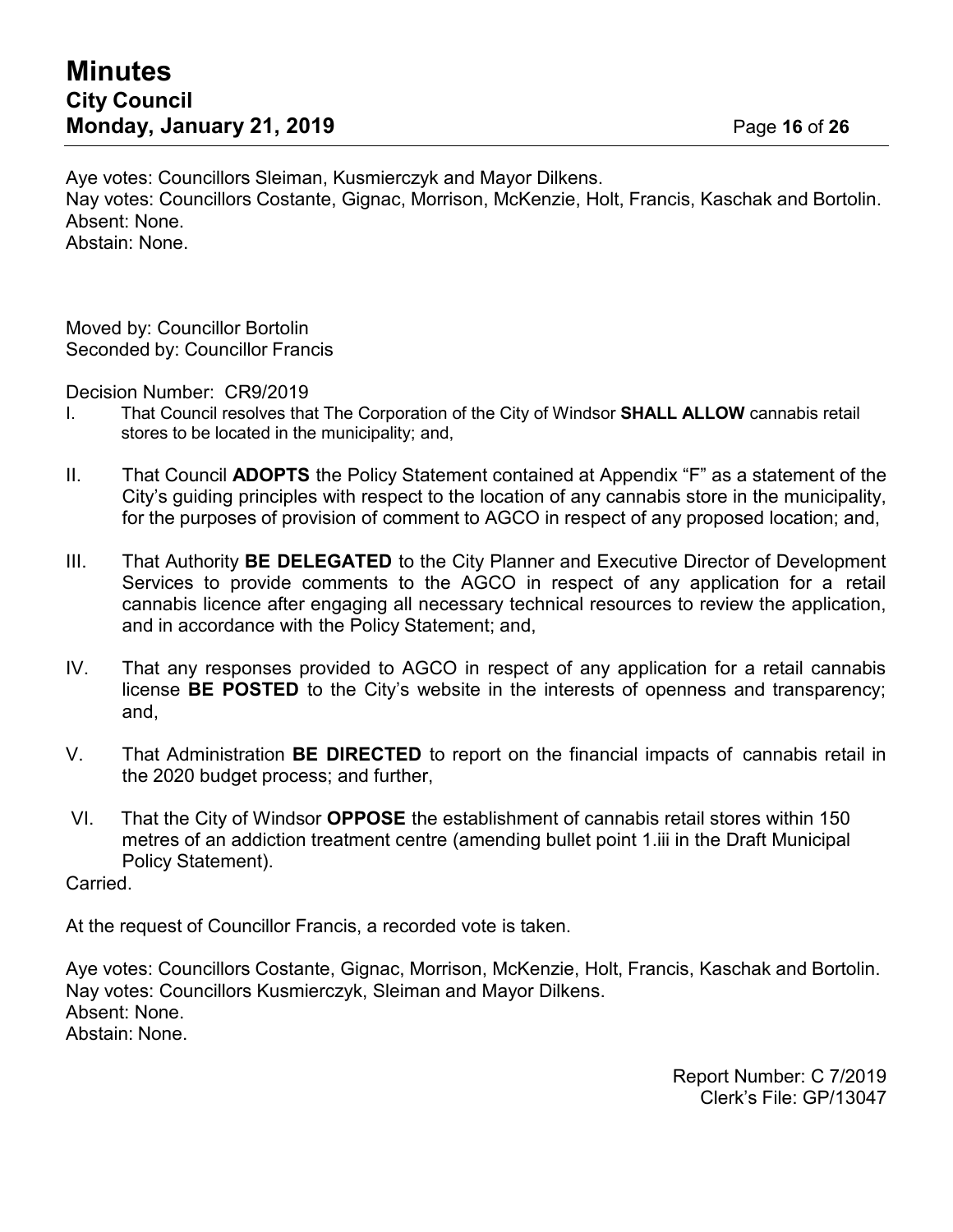### **11. REGULAR BUSINESS ITEMS (Non-Consent Items)**

None.

# **12. CONSIDERATION OF COMMITTEE REPORTS**

### **12.1. Report of the Special In-Camera meeting or other Committee as may be held prior to Council**

Moved by: Councillor Francis Seconded by: Councillor Gignac

Decision Number: CR10/2019 That the report of the In Camera meeting held January 21, 2019 **BE ADOPTED** as presented. Carried.

Clerk's File: ACO2019

### **12.2. Report of the Striking Committee of its meeting held January 21, 2019**

Moved by: Councillor Francis Seconded by: Councillor Gignac

Decision Number: CR11/2019

That the Report of the Striking Committee of its meeting held January 21, 2019 **BE ADOPTED** as presented. Carried.

Clerk's File: ACO2019

### **13. BY-LAWS (First and Second Reading)**

Moved by: Councillor Holt Seconded by: Councillor Kaschak

That the following By-laws No. 7-2019 through 19-2019 (inclusive) be introduced and read a first and second time: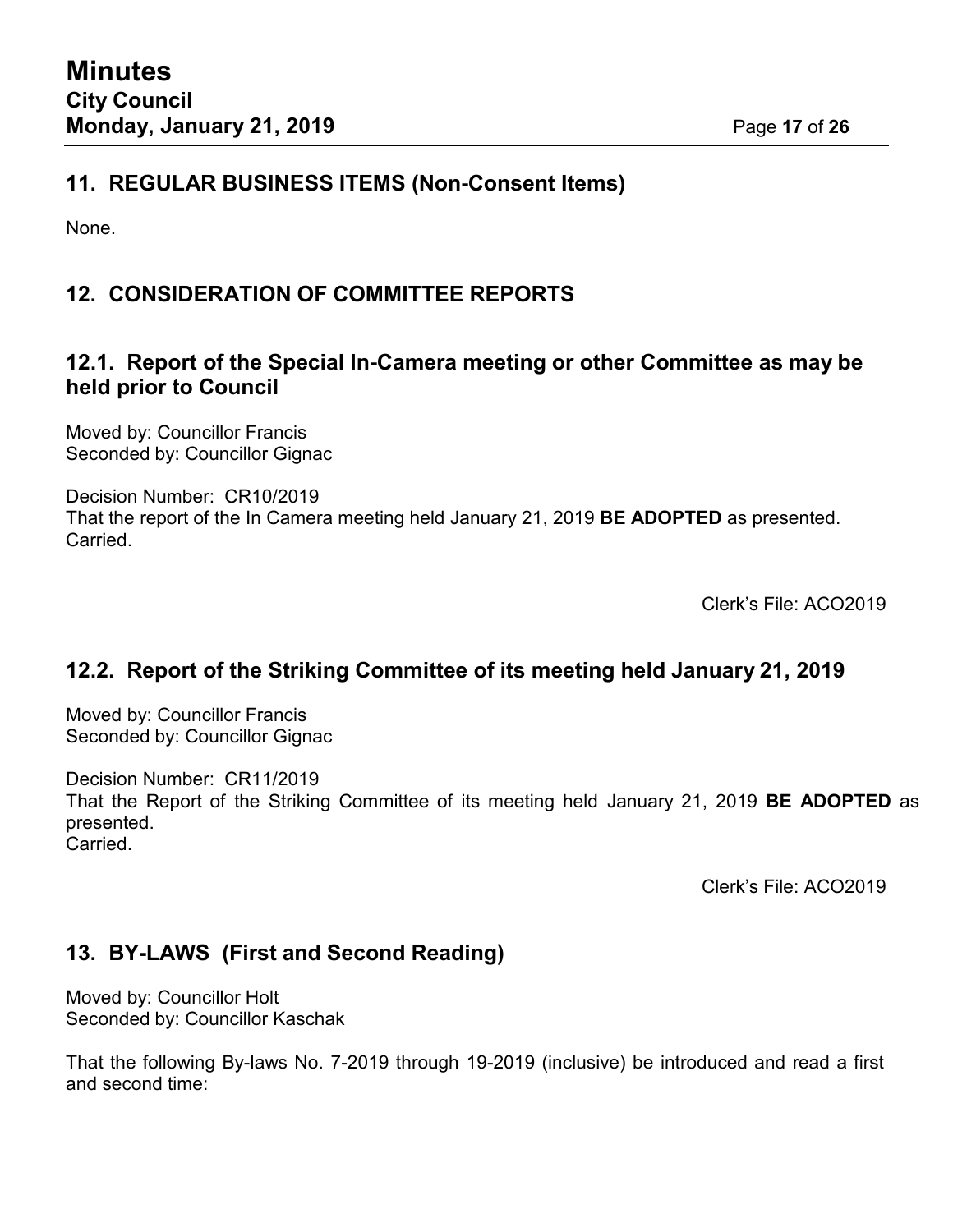# **Minutes City Council Monday, January 21, 2019 Page 18 of 26**

**7-2019** "A BY-LAW TO FURTHER AMEND BY-LAW NUMBER 9023 BEING A BY-LAW TO REGULATE VEHICULAR PARKING WITHIN THE LIMITS OF THE CITY OF WINDSOR ON MUNICIPAL STREETS, MUNICIPAL PARKING LOTS AND PRIVATE PROPERTIES" authorized by CAO4852, adopted January 7, 2019

**8-2019** "A BY-LAW TO ESTABLISH LANDS AS A PUBLIC HIGHWAY KNOWN AS EASTLAWN AVENUE, IN THE CITY OF WINDSOR" authorized by CR76/2011, adopted February 28, 2011

**9-2019** "A BY-LAW TO ESTABLISH STANDARDS FOR THE MAINTENANCE AND OCCUPANCY OF ALL PROPERTY IN THE CITY OF WINDSOR" authorized by CR653/2018, adopted December 17, 2018

**10-2019** "A BY-LAW TO ADOPT AMENDMENT NO. 125 TO THE OFFICIAL PLAN OF THE CITY OF WINDSOR" authorized by CR670/2018, adopted December 17, 2018

**11-2019** "A BY-LAW TO FURTHER AMEND BY-LAW NUMBER 8600 CITED AS THE "CITY OF WINDSOR ZONING BY-LAW"" authorized by CR670/2018, adopted December 17, 2018

**12-2019** "A BY-LAW TO AUTHORIZE THE TEMPORARY BORROWING OF MONEY FOR CURRENT EXPENDITURES FOR 2019" authorized by CR649/2018, adopted December 17, 2018

**13-2019** "A BY-LAW TO PROVIDE FOR INTERIM TAX LEVIES FOR 2019" authorized by CR648/2018, adopted December 17, 2018

**14-2019** "A BY-LAW TO FURTHER AMEND BY-LAW NUMBER 9023 BEING A BY-LAW TO REGULATE VEHICULAR PARKING WITHIN THE LIMITS OF THE CITY OF WINDSOR ON MUNICIPAL STREETS, MUNICIPAL PARKING LOTS AND PRIVATE PROPERTIES" authorized by CR626/2018, CR635/2018, and CR636/2018, adopted November 19, 2018

**15-2019** "A BY-LAW TO ASSUME FOR PUBLIC USE AS A PUBLIC HIGHWAY THE NORTH/SOUTH ALLEY HAVING A WIDTH OF 3.64 METRES LOCATED EAST OF LILLIAN AVENUE AND WEST OF LOUIS AVENUE, SOUTH OF LOGAN AVENUE AND NORTH OF LENS AVENUE, CITY OF WINDSOR" authorized by CR421/2018, adopted July 23, 2018

**16-2019** "A BY-LAW TO CLOSE, STOP UP AND CONVEY THE NORTH/SOUTH ALLEY HAVING A WIDTH OF 3.64 METRES LOCATED EAST OF LILLIAN AVENUE AND WEST OF LOUIS AVENUE, SOUTH OF LOGAN AVENUE AND NORTH OF LENS AVENUE, CITY OF WINDSOR" authorized by CR421/2018, adopted July 23, 2018

**17-2019** "A BY-LAW TO ASSUME FOR PUBLIC USE AS A PUBLIC HIGHWAY THE ALLEY SYSTEM HAVING A WIDTH OF 4.58 METRES WIDE LOCATED EAST OF ACADEMY DRIVE AND WEST OF DANDURAND AVENUE, NORTH OF GRAND MARAIS ROAD WEST AND SOUTH OF LABELLE STREET, CITY OF WINDSOR" authorized by CR536/2017, adopted September 5, 2017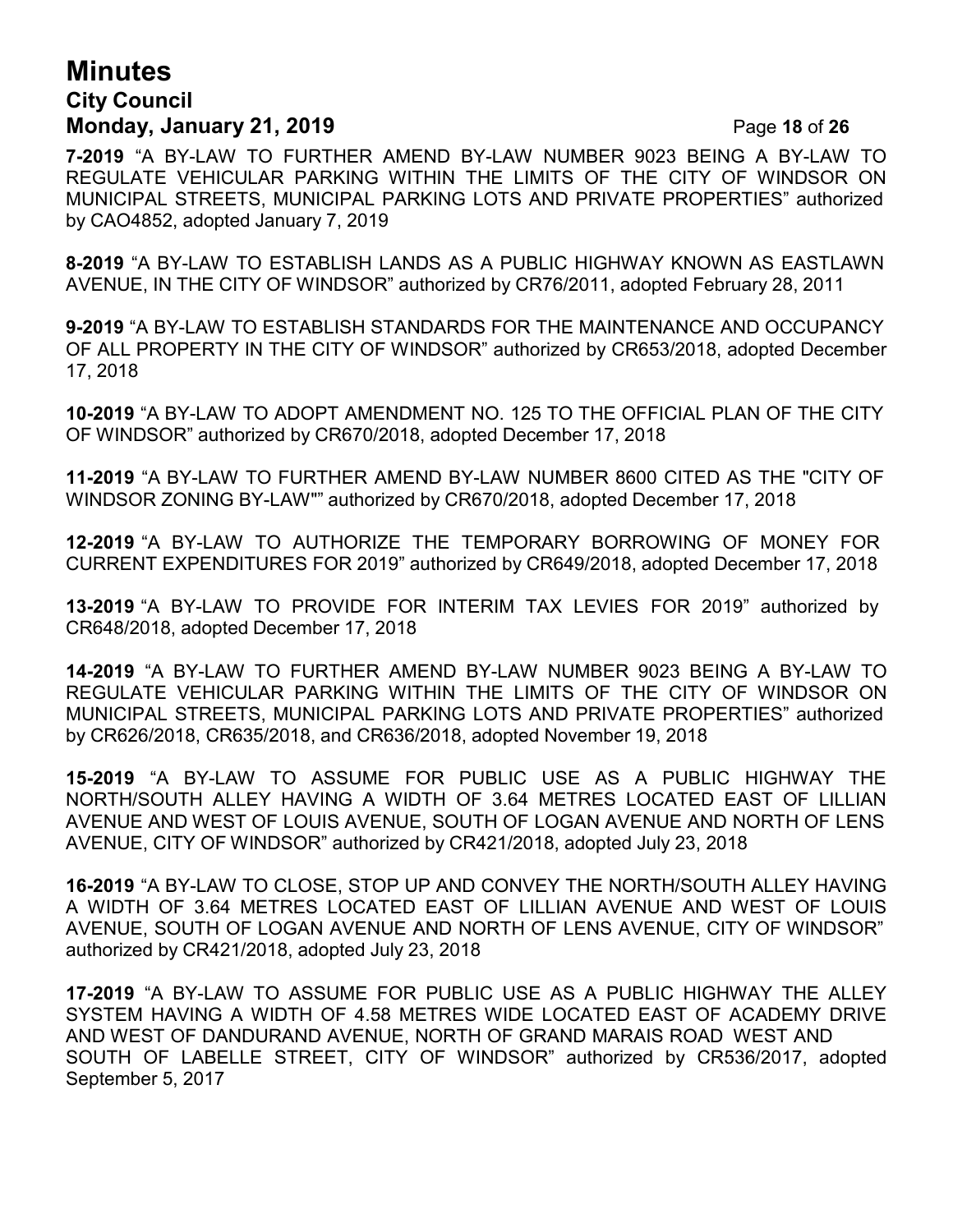# **Minutes City Council Monday, January 21, 2019 Page 19 of 26**

**18-2019** "A BY-LAW TO CLOSE, STOP UP AND CONVEY THE ALLEY SYSTEM HAVING A WIDTH 4.58 METRES WIDE LOCATED EAST OF ACADEMY DRIVE AND WEST OF DANDURAND AVENUE, NORTH OF GRAND MARAIS ROAD WEST AND SOUTH OF LABELLE STREET, CITY OF WINDSOR" authorized by CR536/2017, adopted September 5, 2017

**19-2019** "A BY-LAW TO CONFIRM PROCEEDINGS OF THE COUNCIL OF THE CORPORATION OF THE CITY OF WINDSOR AT ITS MEETING HELD ON THE 21<sup>st</sup> DAY OF JANUARY, 2019" Carried.

# **14. MOVE BACK INTO FORMAL SESSION**

Moved by: Councillor Kusmierczyk Seconded by: Councillor McKenzie

That the Committee of the Whole does now rise and report to Council respecting the business items considered by the Committee:

- 1) Communication Items (as presented)
- 2) Consent Agenda (as presented)
- 3) Items Deferred Items Referred
- 4) Consideration of the Balance of Business Items (as amended)
- 5) Committee Reports (as presented)
- 6) By-laws given first and second readings (as presented)

Carried.

### **15. NOTICES OF MOTION**

None.

# **16. THIRD AND FINAL READING OF THE BY-LAWS**

Moved by: Councillor Morrison Seconded by: Councillor Sleiman

That the following By-laws No. 7-2019 through 19-2019 (inclusive), having been read a first and second time be now read a third time and finally passed and that the Mayor and Clerk **BE AUTHORIZED** to sign and seal the same notwithstanding any contrary provision of the Council. Carried.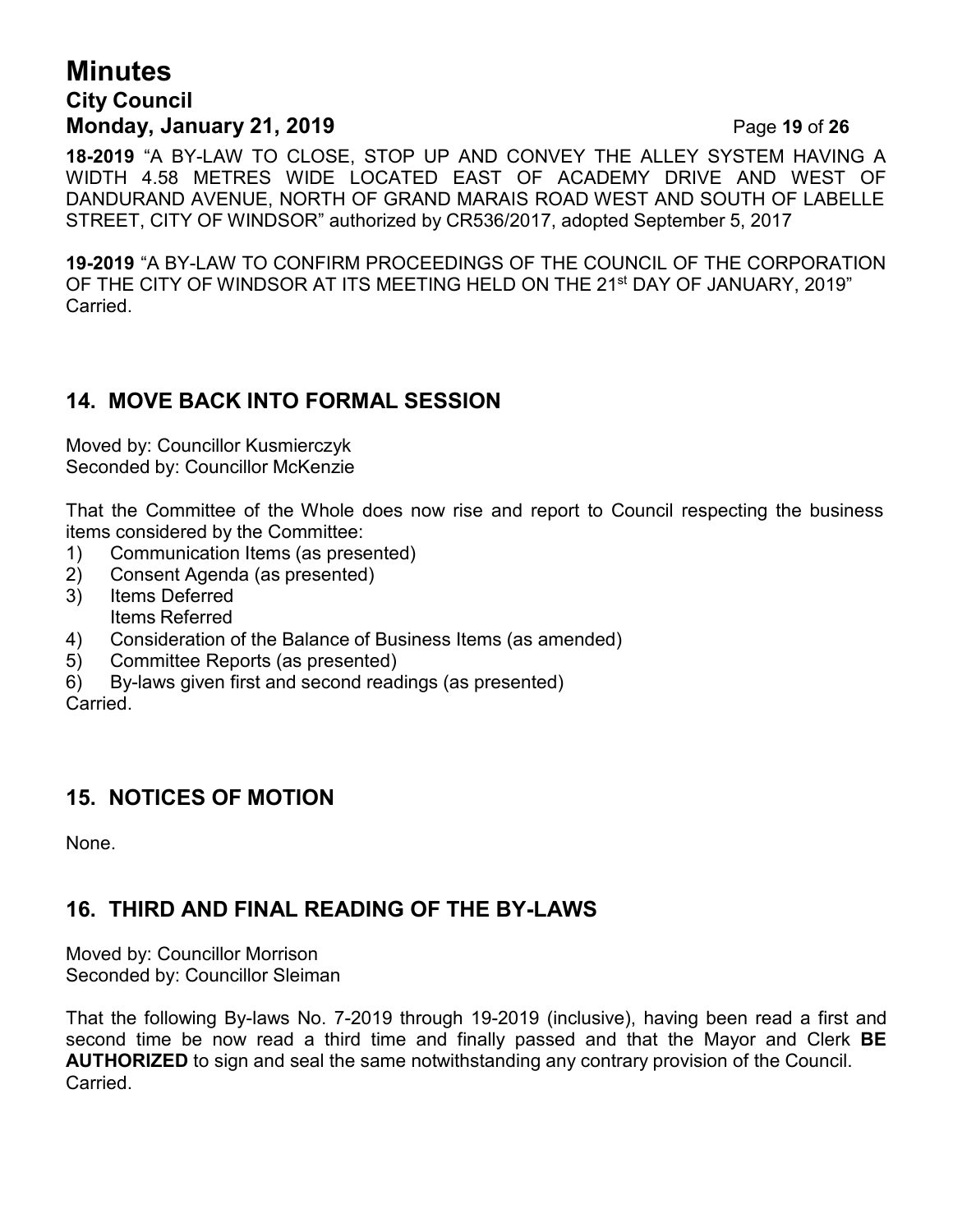**Minutes City Council Monday, January 21, 2019 Page 20 of 26** 

### **17. PETITIONS**

None registered.

# **18. QUESTION PERIOD**

None registered.

### **21. ADJOURNMENT**

Moved by: Councillor Holt Seconded by: Councillor Kaschak

That this Council meeting stand adjourned until the next regular meeting of Council or at the call of the Mayor. Carried.

Accordingly, the meeting is adjourned at 11:21 o'clock p.m.

Mayor

**City Clerk**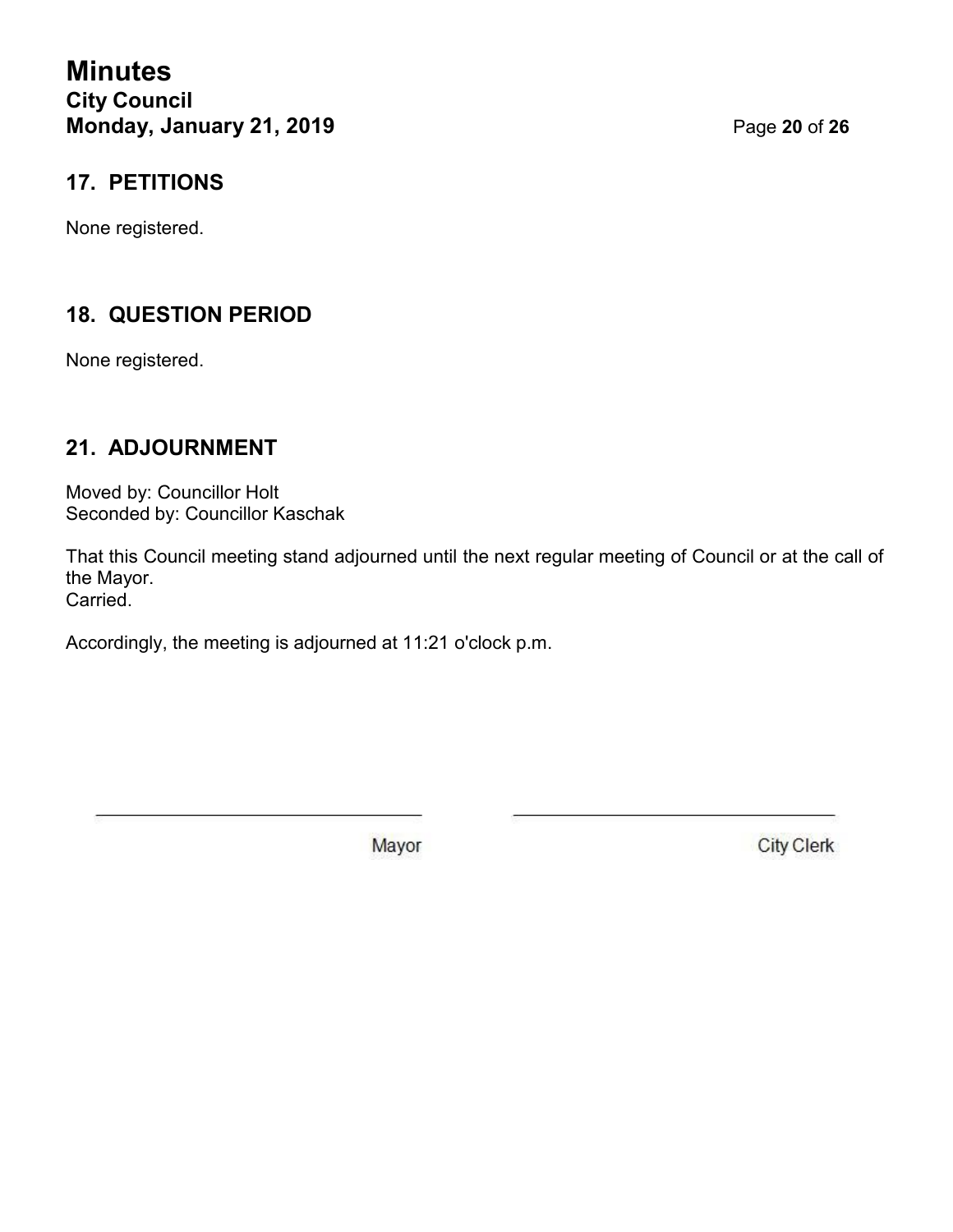# **Minutes City Council Monday, January 21, 2019 Page 21 of 26**

Adopted by Council at its meeting held January 21, 2019 (CR10/2019) VC/bm

### **SPECIAL MEETING OF COUNCIL – IN CAMERA January 21, 2019**

#### **Meeting called to order at: 4:43 p.m.**

#### **Members in Attendance:**

Mayor D. Dilkens Councillor F. Francis Councillor F. Costante Councillor C. Holt Councillor R. Bortolin Councillor G. Kaschak (arrives at 4:45 p.m.) Councillor J. Gignac Councillor K. McKenzie Councillor J. Morrison Councillor E. Sleiman Councillor I. Kusmierczyk

#### **Also in attendance:**

- O. Colucci, Chief Administrative Officer
- J. Payne, Community Development and Health Commissioner and Corporate Leader Social Development, Health, Recreation and Culture
- M. Winterton, City Engineer and Corporate Leader Environmental Protection and **Transportation**
- V. Critchley, City Clerk/Licence Commissioner and Corporate Leader Public Engagement and Human Resources
- J. Mancina, Chief Financial Officer/City Treasurer and Corporate Leader Finance and Technology
- S. Askin-Hager, City Solicitor and Corporate Leader Economic Development and Public Safety
- C. Brown, CEO for YQG and WDTC/Corporate Leader of Transportation **Services**
- J. Wilson, Corporate Leader, Parks, Facilities, Recreation and Culture
- N. Coleman, Mayor's Chief of Staff
- F. Isabelle-Tunks, Senior Manager Development Projects (Item 3)
- T. Graziano, Senior Manager Facilities (Item 3)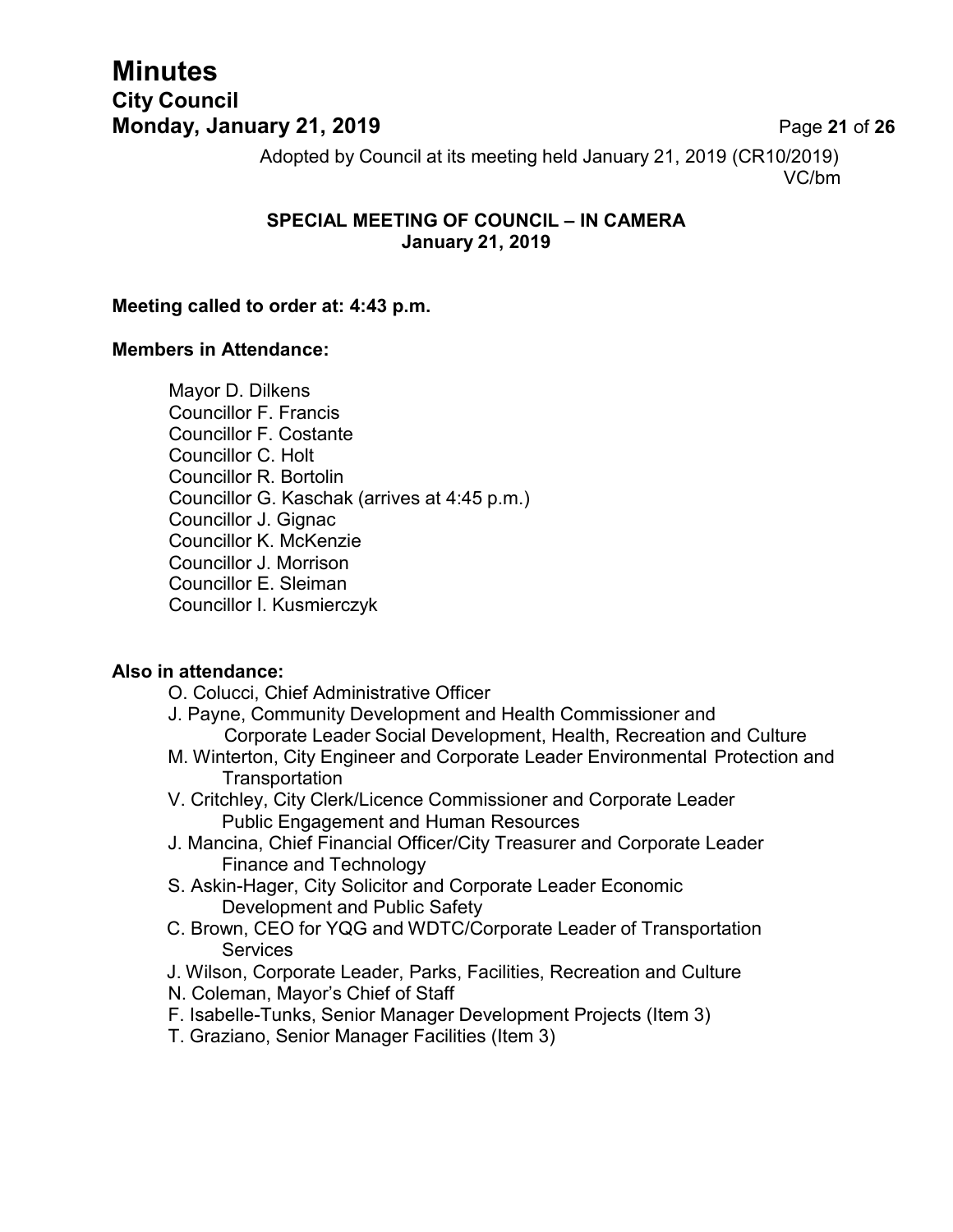# **Minutes City Council Monday, January 21, 2019 Page 22 of 26**

**Verbal Motion is presented by Councillor Morrison, seconded by Councillor Gignac,**

**to move in Camera for discussion of the following item(s):**

| <u>Item</u><br><u>No.</u> | <b>Subject</b>                        | <b>Section - Pursuant</b><br>to Municipal Act,<br>2001, as amended |
|---------------------------|---------------------------------------|--------------------------------------------------------------------|
| 1.                        | Property matter - lease renewal       | 239(2)(c)                                                          |
| 2.                        | Property matter – sale of land        | 239(2)(c)                                                          |
| 3.                        | Property matter – disposition of land | 239(2)(c)                                                          |

#### **Motion Carried.**

#### **Declarations of Pecuniary Interest:**

None declared.

**Discussion on the items of business. (Items 1, 2 and 3)**

**Verbal Motion is presented by Councillor Francis, seconded by Councillor Kaschak,**

**to move back into public session.**

**Motion Carried.**

**Moved by Councillor Kusmierczyk, seconded by Councillor Sleiman, THAT the Clerk BE DIRECTED to transmit the recommendation(s) contained in the report(s) discussed at the In-Camera Council Meeting held January 21, 2019 directly to Council for consideration at the next Regular Meeting.**

1. That the recommendation contained in the in-camera report from the Lease Administrator, Manager of Real Estate Services, City Solicitor and Corporate Leader Economic Development and Public Safety and Chief Financial Officer/City Treasurer and Corporate Leader Finance and Technology respecting a property matter – lease renewal **BE APPROVED**.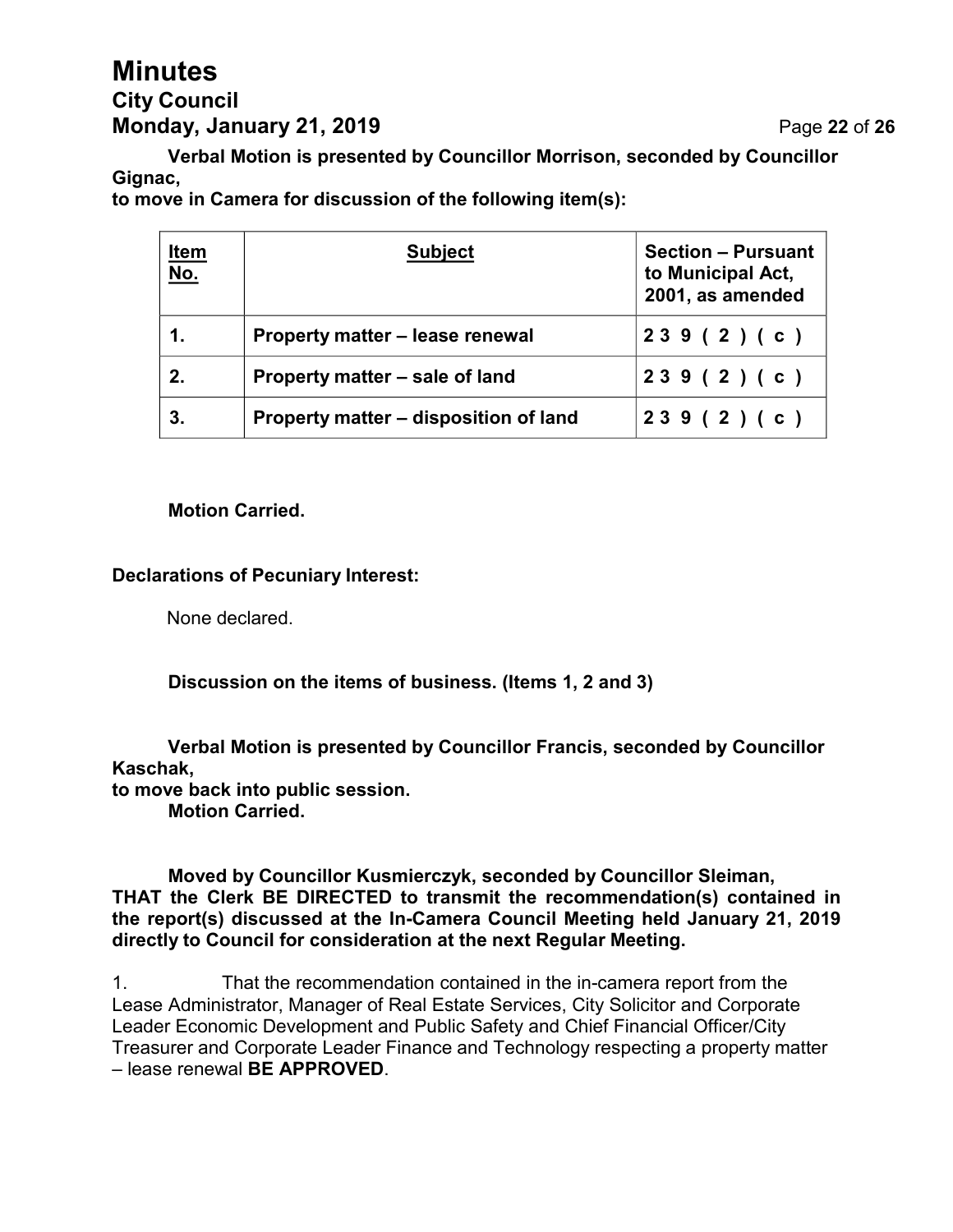# **Minutes City Council Monday, January 21, 2019 Page 23 of 26**

2. That the recommendation contained in the confidential letter from the Vice President, Shared Services at Enwin respecting a property matter – sale of land **BE APPROVED**.

3. That the recommendation contained in the in-camera report from the City Clerk/Licence Commissioner and Corporate Leader Public Engagement and Human Resources, City Solicitor and Corporate Leader Economic Development and Public Safety, City Engineer and Corporate Leader Environmental Protection and Transportation, Corporate Leader, Parks, Facilities, Recreation and Culture and Chief Financial Officer/City Treasurer and Corporate Leader Finance and Technology respecting a property matter – disposition of land **BE APPROVED**.

**Councillors Gignac and Francis voting nay.**

**Motion Carried.**

**Moved by Councillor Holt, seconded by Councillor Bortolin, That the special meeting of council held January 21, 2019 BE ADJOURNED. (Time: 5:44 p.m.)**

**Motion Carried.**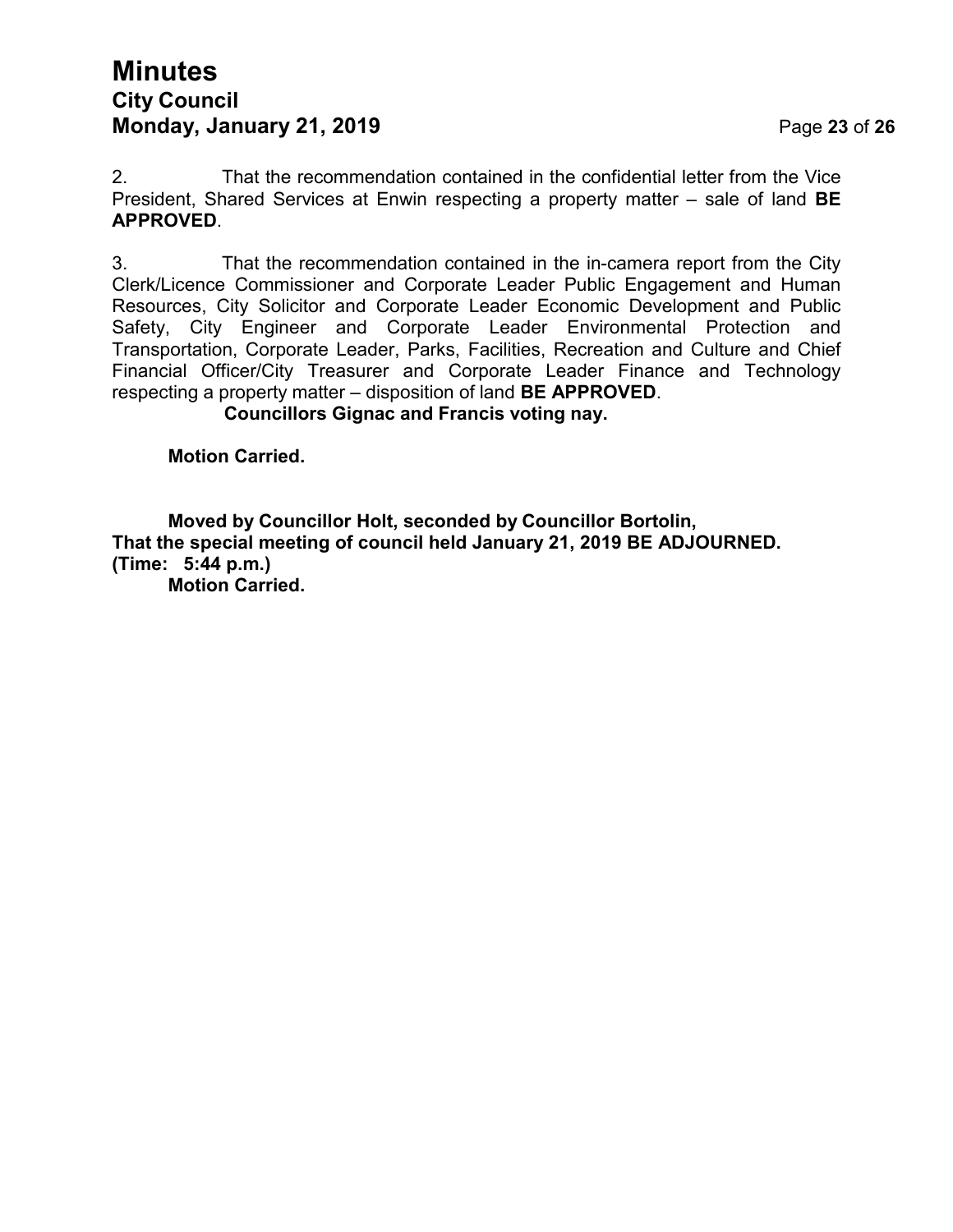## **Minutes City Council Monday, January 21, 2019 Page 24 of 26**

CR9/2019 - Item 11.1 – Appendix F

#### **DRAFT FOR DISCUSSION**

#### APPENDIX A

Municipal Cannabis Policy Statement Regarding the Location of Proposed Retail Stores for the Corporation of The City of Windsor

#### Purpose:

The purpose of this policy statement is to act as a tool to assist the Municipality when evaluating the location of any recreational cannabis retailer store proposed within the City of Windsor. This policy statement is being adopted by City Council in support of their decision to opt in to the selling of recreational cannabis as per Ontario Regulation 468/18.

Applications for a license to operate a recreational cannabis retail store must be approved by the Alcohol and Gaming Commission of Ontario (AGCO). The AGCO has expressed that they will provide a 15-day window for the municipality to issue any comments with respect to any proposed retail store.

It is important to note that this policy statement has no legal basis. The AGCO is the provincial authority that licenses cannabis retail operators, authorizes cannabis retail locations and licenses senior store staff. The City of Windsor will have no licensing authority and will have no recourse if the AGCO issues a license despite any objections by the municipality.

The Municipality of Windsor has chosen to allow retail sales of recreational cannabis. The following provides municipal staff with guidance on commenting to AGCO when a notice on a specific proposed cannabis retail site is provided on the site location.

#### Principles for Cannabis Retail Store Locations:

For the purposes of this policy statement, a cannabis retail store shall mean a store licensed by the AGCO.

#### **1. Cannabis Retail Stores and Sensitive Land Uses and Activities:**

In order to help ensure public health and safety, protecting youth and reducing illegal sales, retail cannabis stores are discouraged where nearby properties are servicing youth and vulnerable individuals. The City of Windsor has adopted the following guidelines:

- i. the City's opposition for those proposed cannabis retail sites where a site is:
	- 1. Within 150 m of another cannabis retail store, so as to prevent undue clustering and concentration of such stores in one area;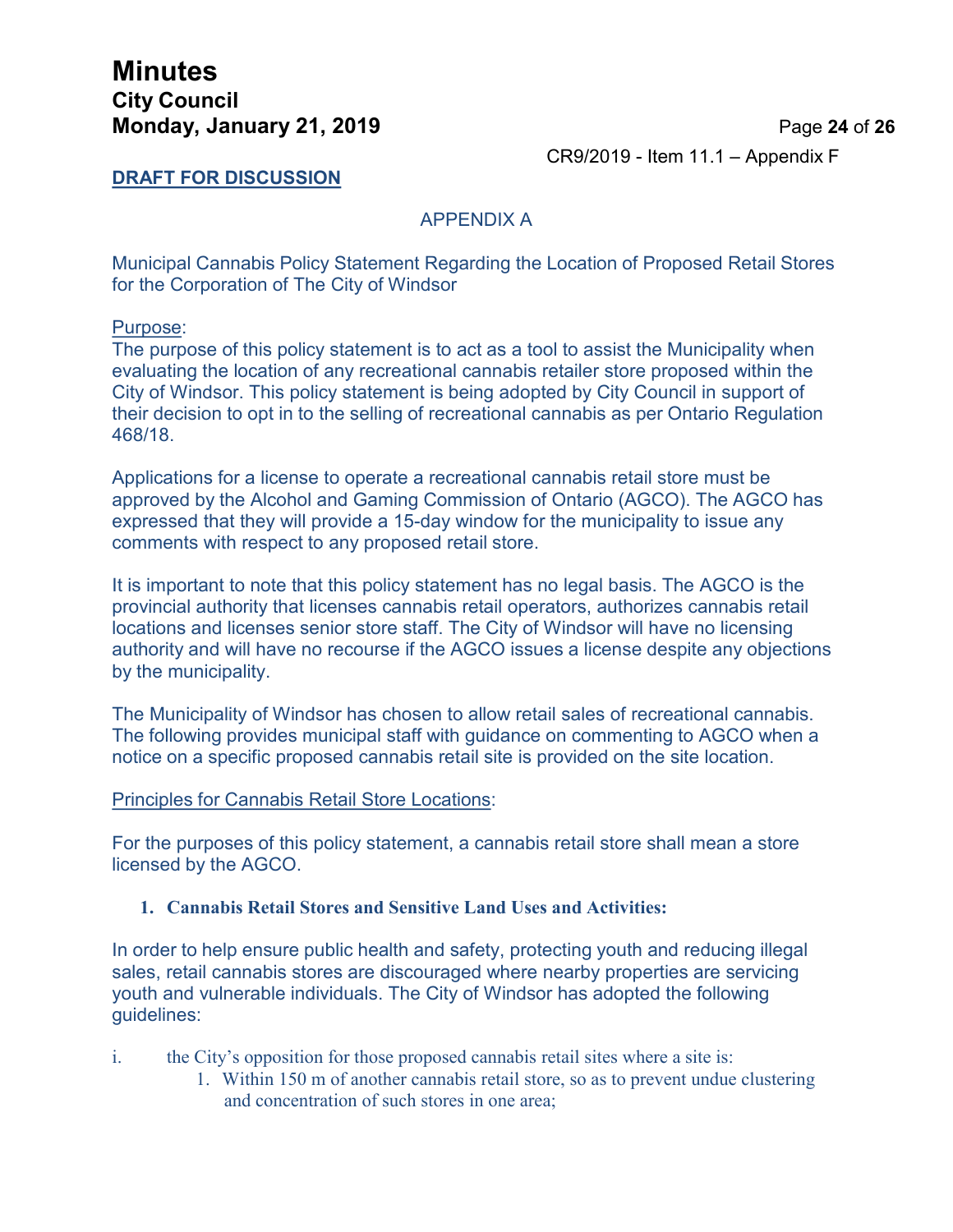# **Minutes City Council Monday, January 21, 2019 Page 25 of 26**

- 2. Within any identified publicly owned and or operated community facility performing a public assembly function analogous to a school, such as recreational facilities, community centres, libraries, play grounds and public parks;
- ii. the City's opposition where the site is in an area where a "Retail Use" is not listed as a permitted use in the City's Zoning By-laws,
- iii. that the Province have regard for concerns expressed by health and/or treatment service providers to the AGCO (including operators of shelters, group homes, addiction counselling or other independently managed health service) where the location of a cannabis retail store is within 150m of their establishment,
- iv. comments on any other relevant factors of local importance, and
- v. that the City's responses to the AGCO be posted to the City's website for accountability and transparency.

#### **2. Relationship to Other Applicable Law:**

Land Use Planning - The provincial licensing process does not remove the requirements to comply with the City of Windsor's Zoning By-laws and other municipal planning documents. The definitions within the City of Windsor Official Plan and Zoning By-law are applicable to all retail, including cannabis retail stores. Retail sale of cannabis from a provincially licensed store will be legal provided that the existing zoning category on the parcel specifies that a "retail store" is a permitted use.

Municipal Building Inspections – While the licensing of the store operation is the responsibility of the AGCO, the Building Code applies to cannabis retail store locations. Therefore, where a building permit is required, the building inspector will undertake responsibilities as required. Fire Code compliance is also mandatory.

#### **3. Consultation and Implementation:**

It is recommended that the City Planner be delegated the authority to develop a process and identify the staff and technical resources that may be consulted during the 15 day window for municipal comment. Comments may only be submitted to the AGCO during the 15 day consultation period.

The technical resources referenced above will include a map that identifies all parcels zoned to permit a "Retail Store". In addition, the map will identify the location of all: public and private schools; addiction treatment, harm reduction facilities and emergency shelters; municipal parks, and any other sensitive land uses where a separation from a proposed recreational cannabis retail store ought to be identified.

Municipal departments and external agencies that may be consulted during the 15 day window include but are not limited to:

• Windsor Police Service